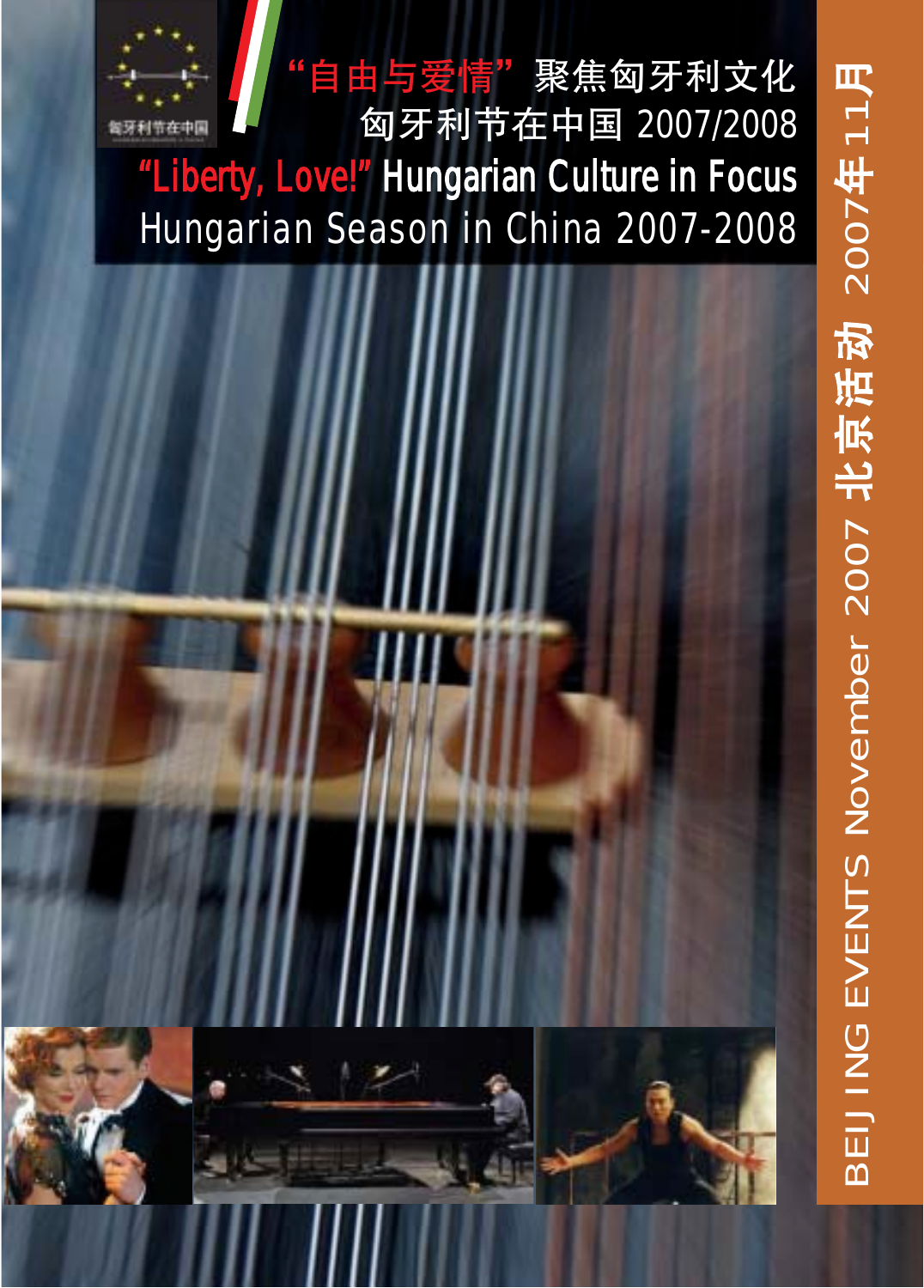# Hungarian Film Week

at Beijing Foreign Studies University, Thousand People's Hall and Cherry Lane Movies: located on the East of the 21st Century Theater, Anjialou Street (off Liangmaqiao Road),tel.: 13501251303

*This film week is intended to give a broad perspective of Hungarian film of the past decades. It includes films that have become reference points for all filmmakers as well as films that represent the newest trends in Hungarian filmmaking.*

Organized by China Creative Connections

**"Mephisto"** and **"Being Julia"** by István Szabó, Hungary's Oscar-winning film director

**István Szabó** is both the best-known and one of the most critically acclaimed Hungarian film directors of the past few decades. His signature film trilogy consists of Mephisto (1981, winner of the Oscar Prize for Best Foreign Language Film), Colonel Redl (1984, winner of a Jury Prize at the Cannes Festival) and Hanussen (1988). He made a switch to English-language films with Meeting Venus (1991), Sunshine (1999), Taking Sides (2001) and most recently Being Julia (2004), which garnered an Oscar nomination for actress Annette Bening.

#### **Mephisto** (1981)

(drama, Chinese speaking) in the presence of the director István Szabó **13th November 2007, 7.00 pm, Beijing Foreign Studies University** in the presence of the director István Szabó **14th November 2007, 8.00 pm, Cherry Lane Movies**

The German actor Hendrik Höfgen is driven by immense ambition in the thirties' Germany. He marries a rich woman and goes to Berlin. Finally he can play the dream of his life, Mephisto in Faust. After the great success all his thoughts and time are occupied by the stage, not realising how he commits himself more and more to the Nazi. A wise tale of power and ambition. For this film Mr. Szabó won the Academy Award (Oscar Prize) for Best Foreign Language Film.

### **Being Julia** (2004) (drama with Chinese subtitles) **14th November 2007, 7.00 Beijing Foreign Studies University**

Being Julia is a tale of love, therefore also of foolishness, revenge and pandemonium, taking place in the theatrical world of London in the 1930s. The protagonist Julia Lambert (Anette Bening) is beautiful and talented and has London at her feet. Acting is everything for her, so much so that she is unable to switch it off: she is always acting, always speaking lines. Even though she lives in harmonious, happy marriage she falls in love with a man much younger than her and yet she cannot stop acting. The young paramour falls for an aspiring young actress of his age and yet Julia cannot stop acting. And when the fickle young man turns to her to help further the career of the young actress, Julia still cannot stop acting...





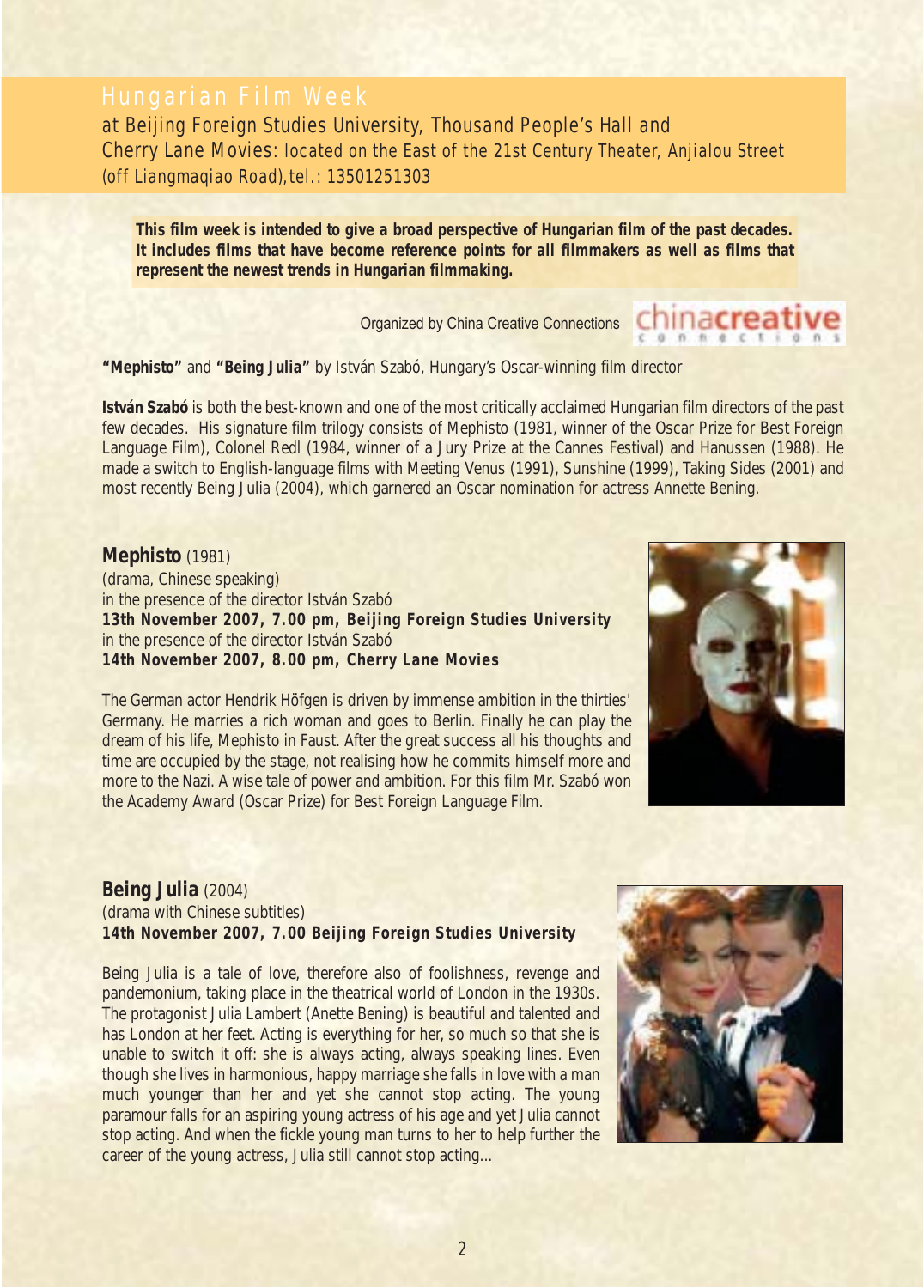### 匈牙利电影周 北京外国语大学,千人礼堂 北京电影发行公司,二十一世纪饭店东侧高澜大厦红绿灯向北100米路东,安家楼肯特中心 院内, 电话: 13501251303.

### 此次电影周试图为匈牙利过去几十年的电影发展提供一个广阔的视角。 其中很多电影已经成为所有电影制造商参考的样板,并且代表了匈牙利 电影制作的最新潮流。

承办: China Creative Connections

萨博•伊什特万是近几年最知名也是赞誉最高的一位匈牙利电影导演。他最具代表的电影 三部曲分别是《梅菲斯特》(1981年获得奥斯卡最佳影片)、《雷德尔上校》(1984年 戛纳电影节获评委会大奖)和《魔幻术师》(1988)。之后他转向了英语类影片,先后拍 摄了《邂逅维纳斯》(1991)、《阳光情人》(1999)、《指挥家的抉择》(2001)和 最近的一部《情迷朱丽亚》(2004),这部影片也为女演员安妮特•贝宁 获得了奥斯卡提名。

《梅菲斯特》 (1981, 154分钟) (译制剧情片)

2007 年 11 月 13 日, 19: 00 北京外国语大学 异演萨博•伊什特万出席。 2007 年 11 月 14 日, 20: 00 北京电影发行公司 异演萨博•伊什特万出席。



István SZABÓ

故事的背景发生在三十年代的德国,一名野心勃勃的汉堡剧院演员亨德瑞克•赫夫根 (Hendrik Höfgen), 娶了一个富有的妻子, 并与其前往柏林。他因出演《浮士德》中的梅 菲斯特角色而一炮走红,终于实现了人生梦想。在取得成就与荣誉之后,他把所有精力都 扑在了舞台上,没有意识到自己已经在纳粹的阵营中越陷越深。这是一个讲述迷失于权利 与野心的故事。 影片获得了奥斯卡大奖。

《情迷朱丽亚》 (2004, 104分钟) (剧情片,中文字母排序) 2007 年 11 月 14 日, 19: 00 北京外国语大学

情迷朱丽亚讲述的是爱情,以及由爱情直接导致的痴狂、报复和混乱的故事,故事发生在 30年代的伦敦戏剧舞台上。女主角朱丽亚•拉姆博特(安奈特•拜宁)才华横溢、艳光四 射:整个伦敦拜倒在她脚下。戏剧是朱丽亚的全部,她如此热爱戏剧,以致于不得不放弃 其他任何事情一一她总是在表演,在扮演着角色。虽然她生活在幸福和平衡的婚姻中,她 爱上一个比她年轻很多的男子;尽管年轻人的爱情仅仅属于一个特定时期,充其量只是个 新兴的、天真的选择,她也很好地扮演了角色。而当不忠实的年轻人恰巧在朱丽亚那里找 寻新的爱情生涯的门路时, 她也能恰如其分地作出表现……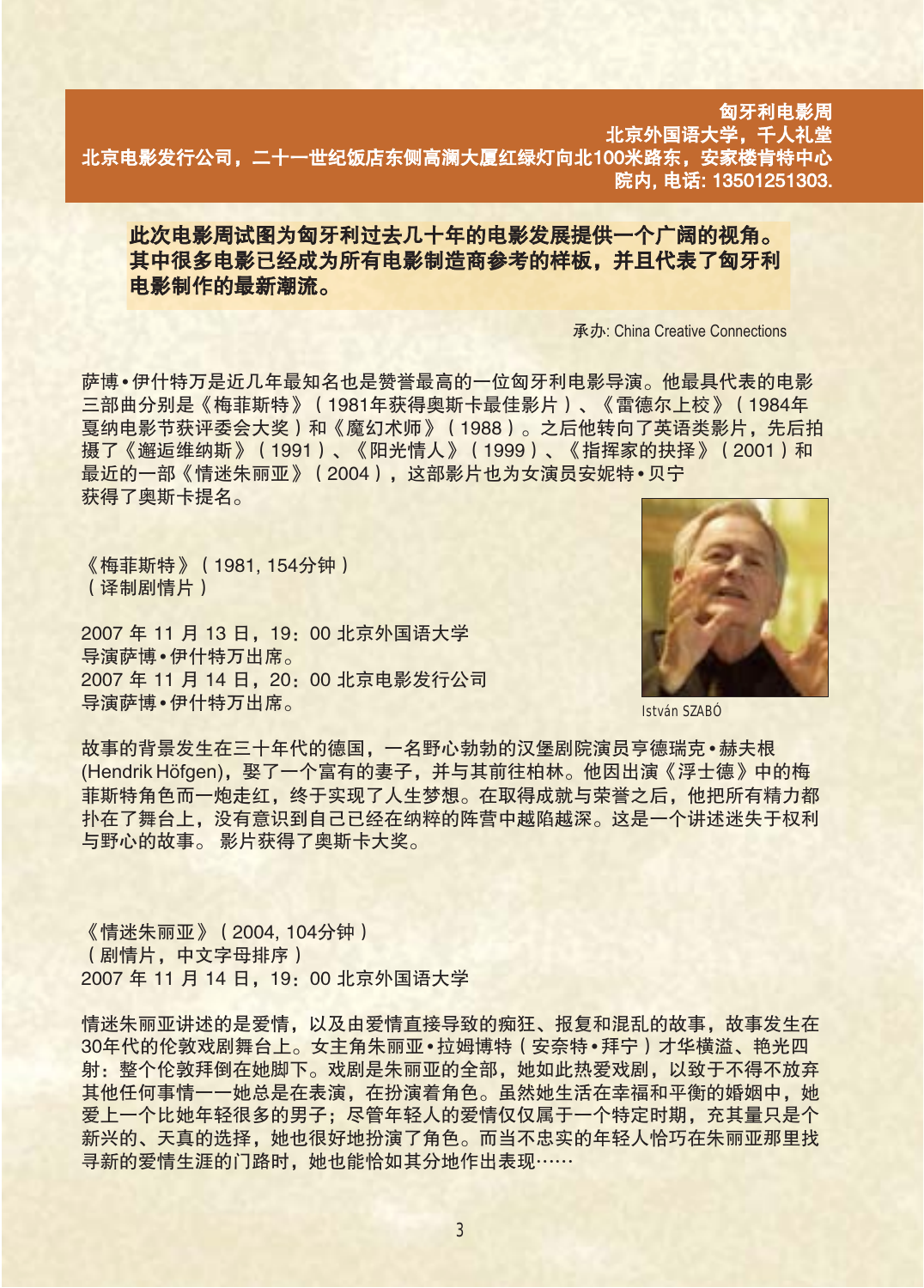**We Never Die** (95min) By Róbert Koltai (1993) (drama with English subtitles) **15th November 2007, 7.00 Beijing Foreign Studies University**



Actor Imre Tordai cannot wait to finish his work and go to the races. He loses as usual, but suddenly his teenage years are brought back to him, the sixties, when him and Uncle Gyuszi won an enormous amount of money once. It was his uncle, a coat-hanger pedlar who first took him to the races, to fairs, to the countryside. It was also him who introduced young Imre to the world of liberty, women and life during a few strange, eventful days. Imre, a boy full of inhibitions was baffled watching his uncle chasing wild risks and big dreams…

#### **Paths of Light** (89 min.) By Attila Mispál (2005) (drama with English subtitles) **15th November 2007, 7.30 pm, Cherry Lane Movies**

What happens if you lose all you have? This film has two stories running simultaneously: one is about a successful model, while the other one is about a goldsmith. Paths of Light shows their descent to hell. Their stories develop in similar ways and interact with each other in a special way. It is hard for both protagonists to accept their fates and they can only find their peace when they finally meet.

### **Fresh Air** (109 min.) By Ágnes Kocsis (2006) (drama with English subtitles) **15th November 2007, 9.00 pm, Cherry Lane Movies**



Viola is still a beautiful woman, but Angéla, her daughter is ashamed of her. Communication between them has become almost impossible. Every evening they watch their favourite television series, they never miss an episode. Viola works where no one else wants to. She is looking for a real man whom she could love.

Angéla would like to design nice dresses. She desires something different. Another life. Fresh air.

#### **Just Sex and Nothing Else (90 min.)** By Krisztina Goda (2005) (comedy with English subtitles) **16th November 2007, 7.30 pm, Cherry Lane Movies**

What is an attractive, thirty-odd woman to do if fed up with dating but desperate to have a child? This dilemma is certainly shared by many single women of Dóra's generation in big cities all over the world. Dóra, a literary consultant at a Budapest theatre has had it with men after she finds out that her fiancé is married. Listening to her biological clock, Dóra decides to get pregnant through a no-strings-attached affair. She tries Internet dating, and there is no shortage of candidates in her immediate environment, either.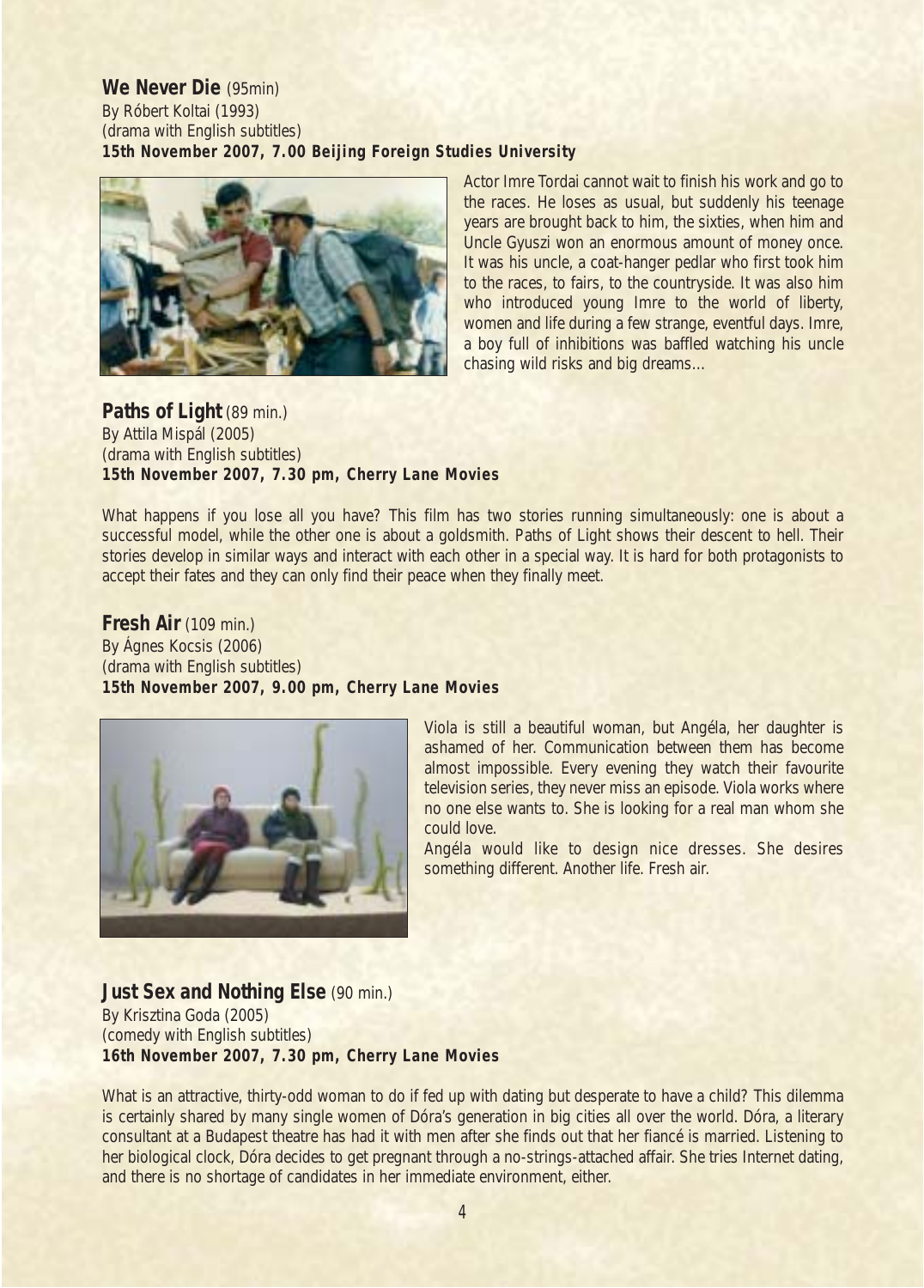# 《人生无涯》(95分钟)

导演: 科尔特·罗伯特 (1993年) (剧情片, 英文字母排序) 2007年11月15日, 19: 00 北京外国语大学

多尔塔•依姆莱是个演员,他在完成工作后飞奔去赛马场。根据他的习惯他这次一定会输,但是突然间 他回想起了他的少年时代, 60年代的时候和久斯叔叔一起一次赢得了大笔钱的事情。那时卖衣架的大 伯第一次带他去看赛马、去外地、去集市,在那几天极其奇怪的日子里,他教他懂得了自由、女人以 及人生的滋味。依姆莱拘谨的、紧张性格使他不可理解地关注着这个追求伟大梦想和冒险的大伯。

### 《光之路》(89分钟) 导演: 阿提拉·米什帕尔 (2005年) (剧情片, 英文字母排序) 2007年11月15日, 19: 30 北京电影发行公司



如果失去一切会发生什么?这部电影同时讲述了两个故事:一个是关于一个成功模特的故事,另一个 讲述的是一个金匠的故事。《光之路》显示了他们向地狱坠落的过程。他们的故事以类似的方式发展 但又以一种特殊的方式相互影响。对于两位主角而言,命运难以接受,而只有当他们最终相遇时才能 找到属于自己的安宁。

#### 《清新的空气》(109分钟)

导演: 阿格内什·科奇斯 (2006年) (剧情片,英文字母排序)

### 2007年11月15日, 21: 00 北京电影发行公司

维亚拉仍然是个漂亮女人,但是安格拉 -- 她的女儿 --

却为她感到羞耻。她们之间几乎无法沟通。每天晚上她们看喜欢的电视连续剧,从未错过任何一集。 维亚拉在一个无人愿意去的地方工作,她一直寻找她会去爱的真正的男人。安格拉喜欢设计漂亮衣服。 她渴望一种不同的东西,别样的生活,清新的空气。

《除性无他》(90分钟) 导演: 克里斯蒂娜·葛达 (2005年) (喜剧片,英文字母排序) 2007年11月16日, 19: 30 北京电影发行公司



如果一个富有吸引力的、三十大几的女人的生活充满了约会,却绝望地想要一个孩子,她该当如何? 这种两难发生在全球很多大都市里朵拉这一代单身女人的生活里。朵拉,布达佩斯一家剧院的文学顾 问,发现未婚夫已婚之实后,就在男人这方面遭遇了这种问题。由于对生物钟的恐慌,朵拉决定通过 一场不带任何附加条件的艳遇使自己怀孕。她尝试通过互联网约会,而在她这大有燃眉之势的情境中, 候选者也响应如云。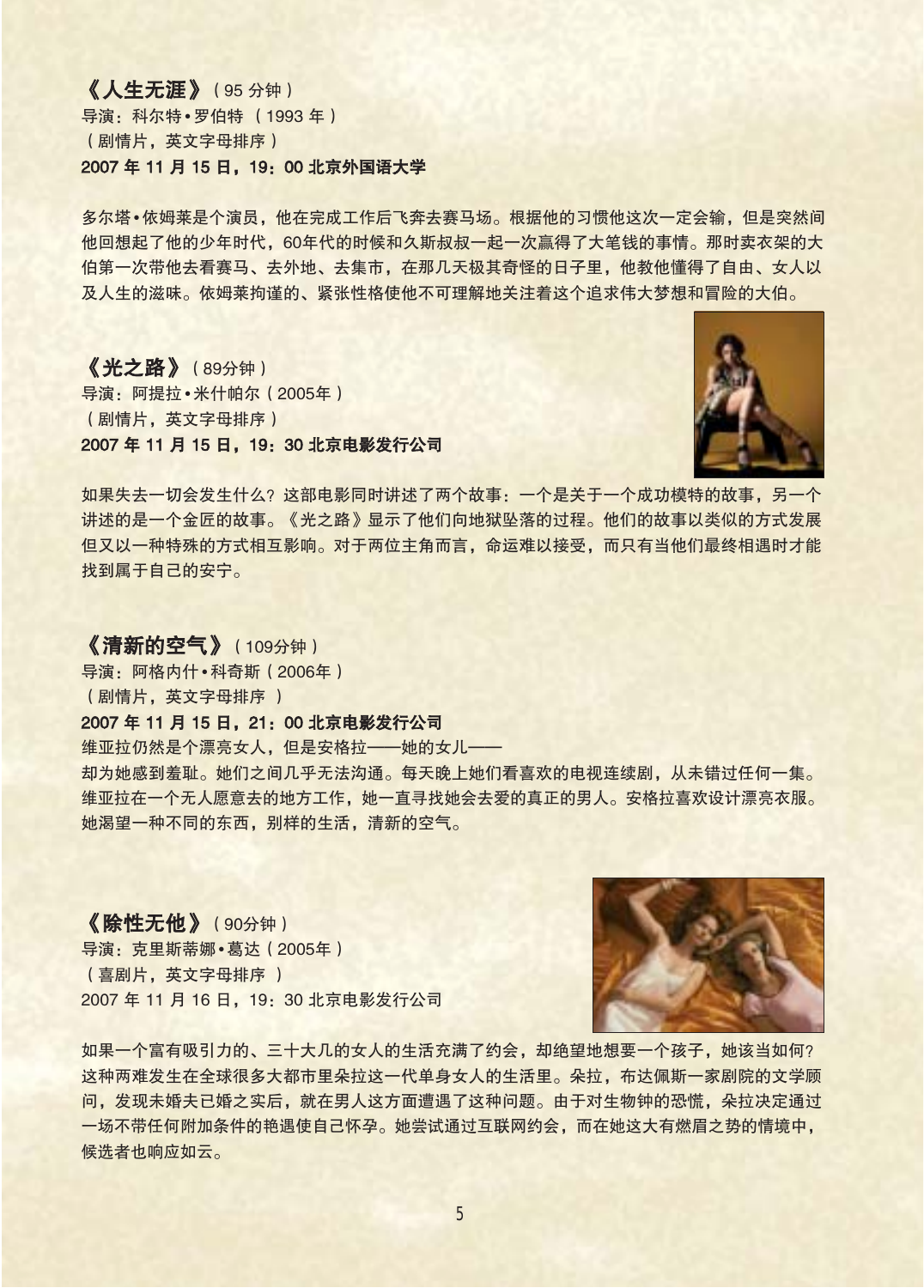**Hukkle** (75 min.) By György Pálfi (2002) (thriller with English subtitles) **16th November 2007, 9.00 pm, Cherry Lane Movies**



An old man sitting on a bench has the hiccups, a drunken youth snores on a carriage, a kind old lady picks lilies of the valley, men are bowling in a pub, a machine harvests the wheat that will be made into flour, and then into dumplings in Grandma's kitchen – and throughout it all a policeman investigates a murder... A film with the deceptive appearance of a documentary, where each scene contains clues to a detective story. A thriller with almost no words.

#### **Bedlam** (74 min.) By Zsombor Dyga (2005) (comedy with English subtitles) **17th November 2007, 7.30 pm, Cherry Lane Movies**

Perhaps in this world nothing ever happens by accident. Here, in one of the corners of the rundown outskirts of the city in mid summer, the heavenly workers all have to do their best.

The cornerstone of this burlesque-like movie is a hunt for a bag full of photos – just to give a chance to the strangest yet so typical types to appear.

Welcome to this bedlam of irredeemable stumbling and destruction caused by a dozen losers from the suburbs.

### **The Miraculous Mandarin** (35 min.)

By Márta Mészáros (2001) (dance film with no words) **17th November 2007, 7.30 pm, Cherry Lane Movies**



Three bums force a young girl into prostitution. She has to seduce men so that the bums can humiliate and rob them. The plan works well until a strange and wealthy Chinese man turns up. The girl's erotic appeal awakens an unquenchable desire in him. The bums kill him once, twice, three times to no avail, for the Chinese man falls in love with the girl and cannot die before he possesses her. A dance film about the essence of passion, set to Béla Bartók's music.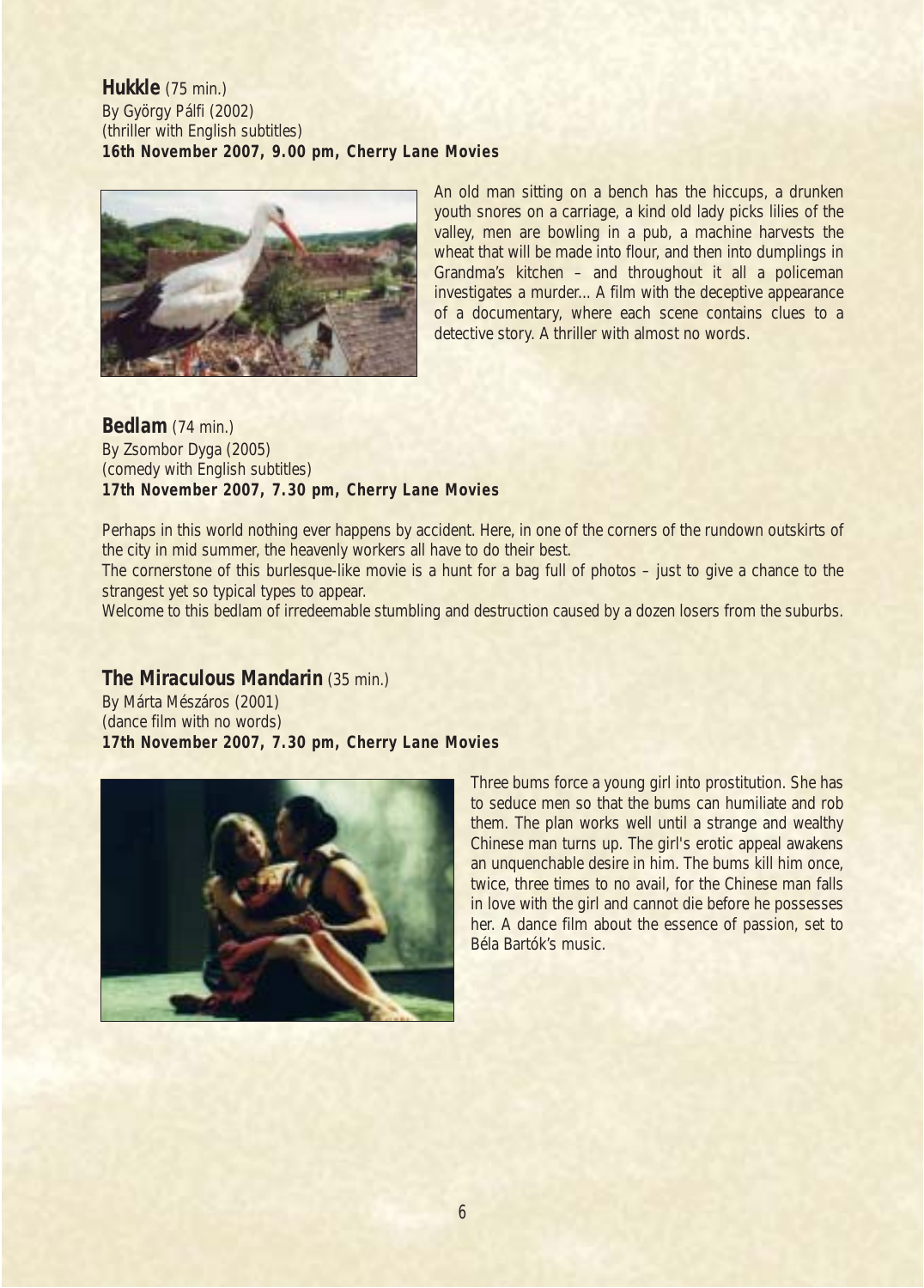### 《打尸唷》 (75分钟)

导演: 久尔吉·帕尔菲 (2002年) (惊悚片, 英文字母排序) 2007年11月16日, 21: 00 北京电影发行公司

一个坐在长椅上老人在打嗝,一个醉酒的年轻人在一辆马车上打鼾,一位善良的老妇人拾起山谷里的百 合,一群男人在酒吧打保龄球,一部机器在收割将被做成面粉的麦子,面粉将进入祖母的厨房变成面团 布丁, --伴随这一切的始终的, 是一个警察在调查一场谋杀案

……这部"虚构纪录片"每一场景都包含着推理故事的线索。这是一部几乎没有话语的惊悚片。

《骚乱》(74分钟) 导演: 茹姆博尔·迪高 (2005年) (喜剧片,英文字母排序) 2007年11月17日, 19: 30 北京电影发行公司



或许这个世界上任何事都不会偶然发生。这里, 在城市边缘的角落里, 一个仲夏, 神圣的工人们都在不得不竭尽所能地工作。 这部类似于滑稽表演的电影的基石是搜寻一个装满照片的包, --仅仅是为了给一些无比怪异又如许典型的典型一个现身的机会而已。 欢迎加入这场由一群栖身市郊的失败者造成的毁灭所引发的无可挽回的跌跌绊绊的骚乱!

## 《神奇的满大人》(35分钟)

导演: 玛尔塔·米沙洛什 (2001年) (舞蹈片) 2007年11月17日, 21: 00 北京电影发行公司

三个流浪汉强迫一个年轻女孩卖淫。她不得不引诱男人,使这些流浪汉能够对他们实施羞辱和抢劫。这 个计划一直进行得非常好,直到一个陌生而富有的中国人出现。女孩的性吸引力唤醒了他难以抑制的渴 望。流浪汉徒劳地一而再、再而三地"杀死"他,但中国男子与女孩坠入爱河,在拥有她之前,他无法 真正死去。这部舞蹈片讲述的是激情的本质, 配以贝拉·巴尔托克的音乐。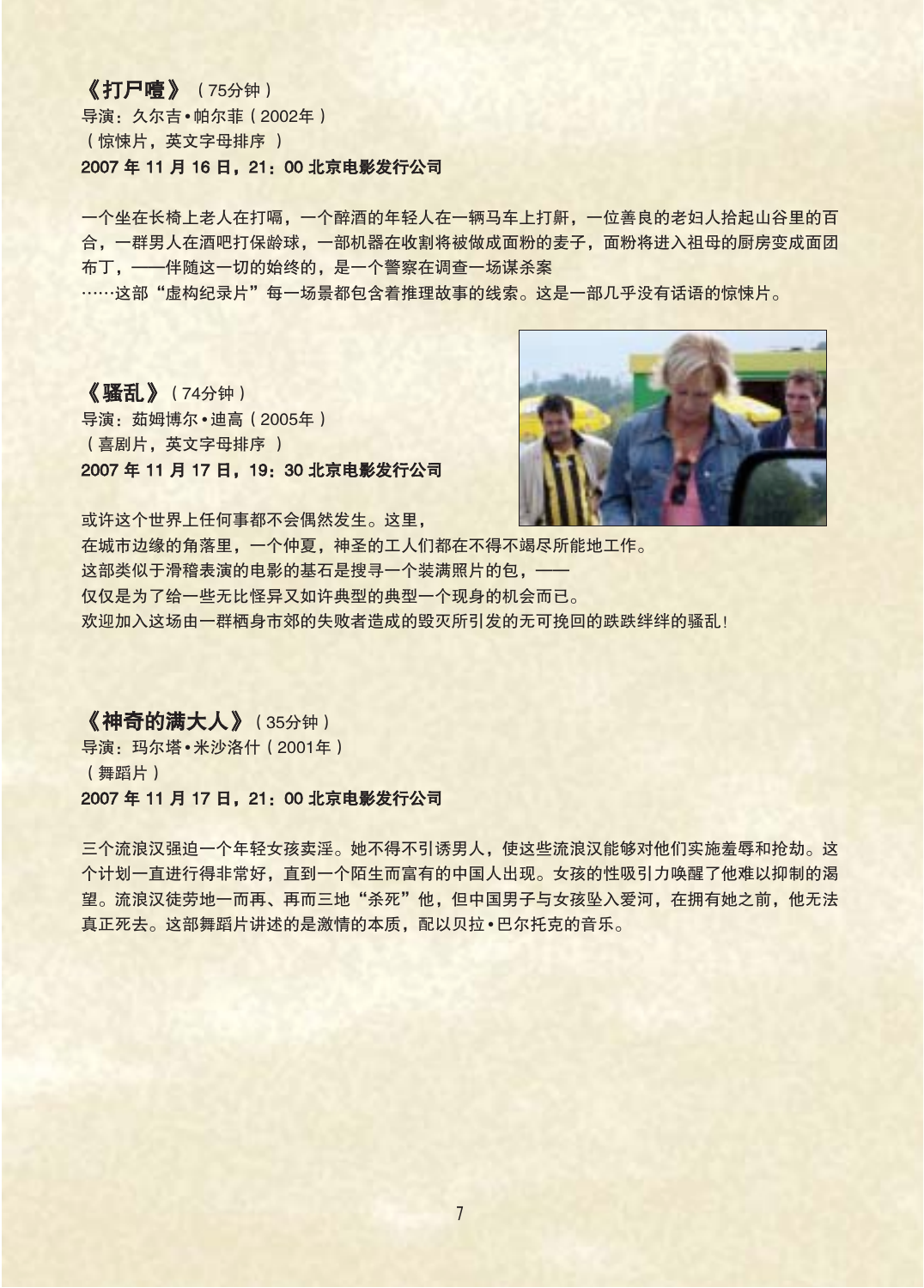"Hopes and Dreams" Literature with jazz 15th November 2007, 7.00 pm Midi School, at the intersection of Xi Wu Huan Bei Lu and Min Zhuang Lu, Haidian District

**HUNGARIAN WRITERS' VISIT AND LITERARY EVENTS HOSTED BY THE CHINESE WRITERS' ASSOCIATION**

*Four prominent Hungarian writers have been invited to tour China for ten days and meet the public: Pál Békés, Zoltán Egressy, György Spiró and Krisztina Tóth. All of them represent a different mindset, a different way of writing. The problems they tackle are familiar to us all, yet the answers given offer a change in perspective.*

**Pál Békés** (b. 1956) novelist, playwright and translator. For a long time he worked as editor-in-chief for the Literature Department of Hungarian Television. He also writes plays and novels for children, no wonder he is chairman of the Hungarian Committee of IBBY (International Board on Books for Young People). He is famous for his linguistic humour and imagination. His collection of very short stories, called "The Book of Stamps" (1999) has become immensely successful. His latest novel "Chicago" (2006) is about his birthplace: Budapest.

#### *Pebble in the pocket*

János Gőz, 47, washing machine repairman, likes strolling along the Danube. *He is a lonely man who is past believing in fairy tales. He finds a mottled pebble, puts it into his pocket hoping it might bring good luck. It doesn't. With no-one to do the sewing he has a hole in his pocket and the pebble falls out.*

*Anni Pecze, 40, pawnshop appraiser, also likes strolling along the Danube. She knows it is too late for her to have a child. At least she should travel. If only she had somebody to travel with. She finds a mottled pebble, puts it into her pocket hoping it might bring good luck. It doesn't. She slips and falls on a pile of dogshit.*

*She rushes home and choking with disgust, she throws all her clothes into the washing machine.*

*The pebble is still in her pocket, the washing machine with a rattling sound grinds to a halt.*

*In tears now, she picks up the phone.*

János Göz, washing machine repairman lives nearby, Anni Pecze has no time to *dress.*

*She receives him in her dressing gown.*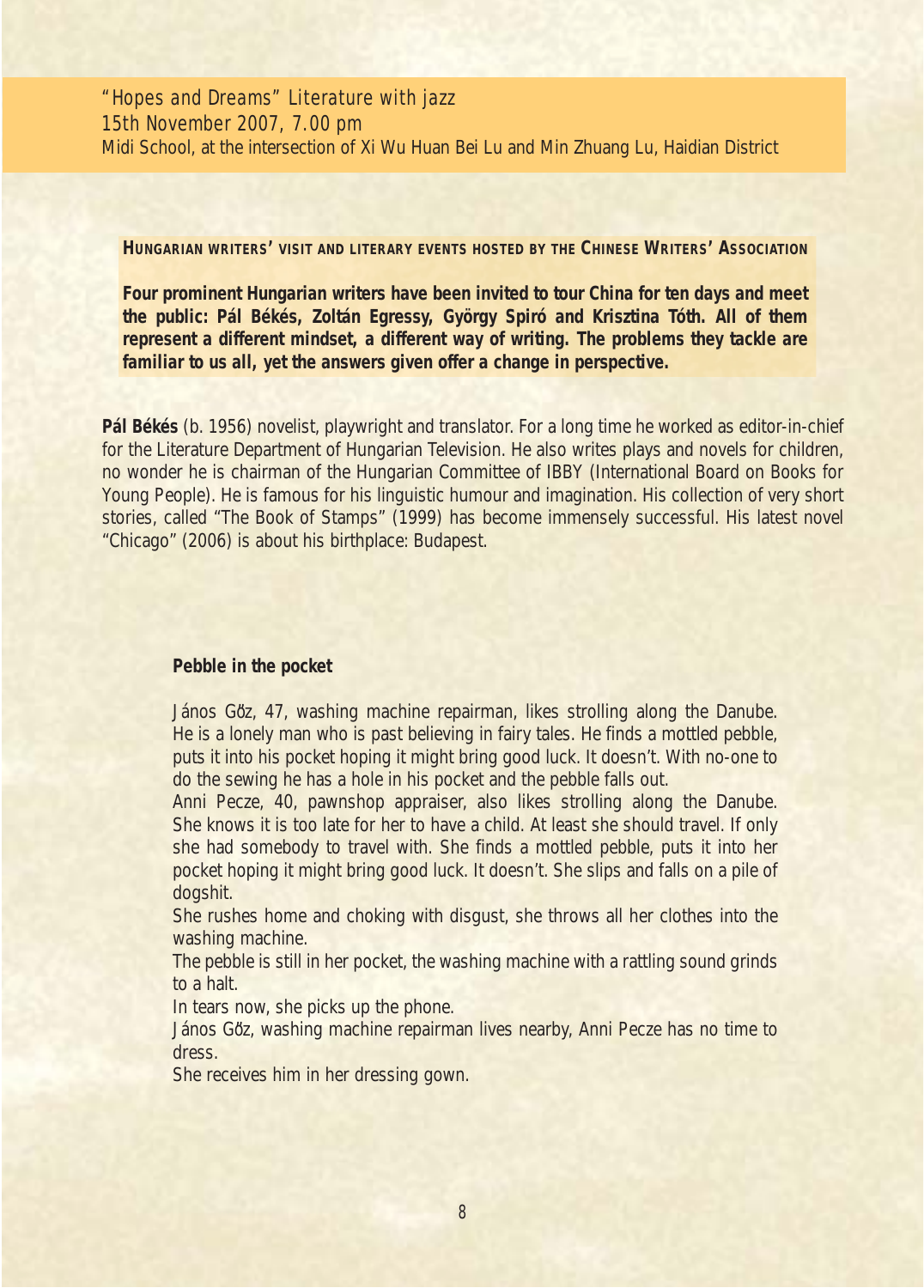#### 匈牙利作家的中国之行 - 由中国作家协会主办

四位著名的匈牙利作家:贝凯什•帕尔,埃格莱希•佐尔坦,施皮罗•久尔吉和,托特•克莉丝蒂娜 应邀参加为期十天的中国之行,并与读者见面。他们代表了不同的思维和创作模式,在对问题 的处理上与我们有类似的地方,但是所给出的答案却提供了不同的视角变化。

贝凯什•帕尔, 出生于1956年, 剧作家, 翻译家。他曾在 很长的一段时间内担任匈牙利电视台文学部的主编辑。 同时也撰写一些儿童剧本和小说,并因此得到IBBY (国际少儿读物委员会)主席的头衔。他凭借幽默的语 言和丰富的想象力而闻名。微型故事集《邮票集》 (1999) 获得了极大的成功, 最新小说《芝加哥》 (2006)描写的是他的出生地: 布达佩斯。



石头啊石头 (微型故事)

戈兹•亚诺什是一位四十七岁的洗衣机修理工, 经常在多瑙河边散步。他很孤独, 早已不相信童 话。他拣到一块七彩石,揣进口袋,希望能给自己带来好运。但是什么也没有发生。口袋破了 个洞,没有人给他缝补,石头从口袋里掉出。 裴采•安妮是一位四十岁的当铺估价员,也经常在多瑙河边散步。她得知:自己生不了孩子了。 那么至少该去旅行,可是没有同行的旅伴。她的脚被七彩石绊了一下,揣到兜里。万一能给自 己带来好运呢。可是什么也没有发生。她一脚踩到狗屎上,滑了一跤。 跑回家,心中作呕地将衣服团成一团塞进洗衣机。 石头忘在了口袋里, 洗衣机"咯噔"一声卡住了。 她哭着打电话。 洗衣机修理工戈兹•亚诺什住的地方离她实在太近, 裴采•安妮连穿衣服的时间也没有。 她穿着浴袍请他讲门。

(余泽民译)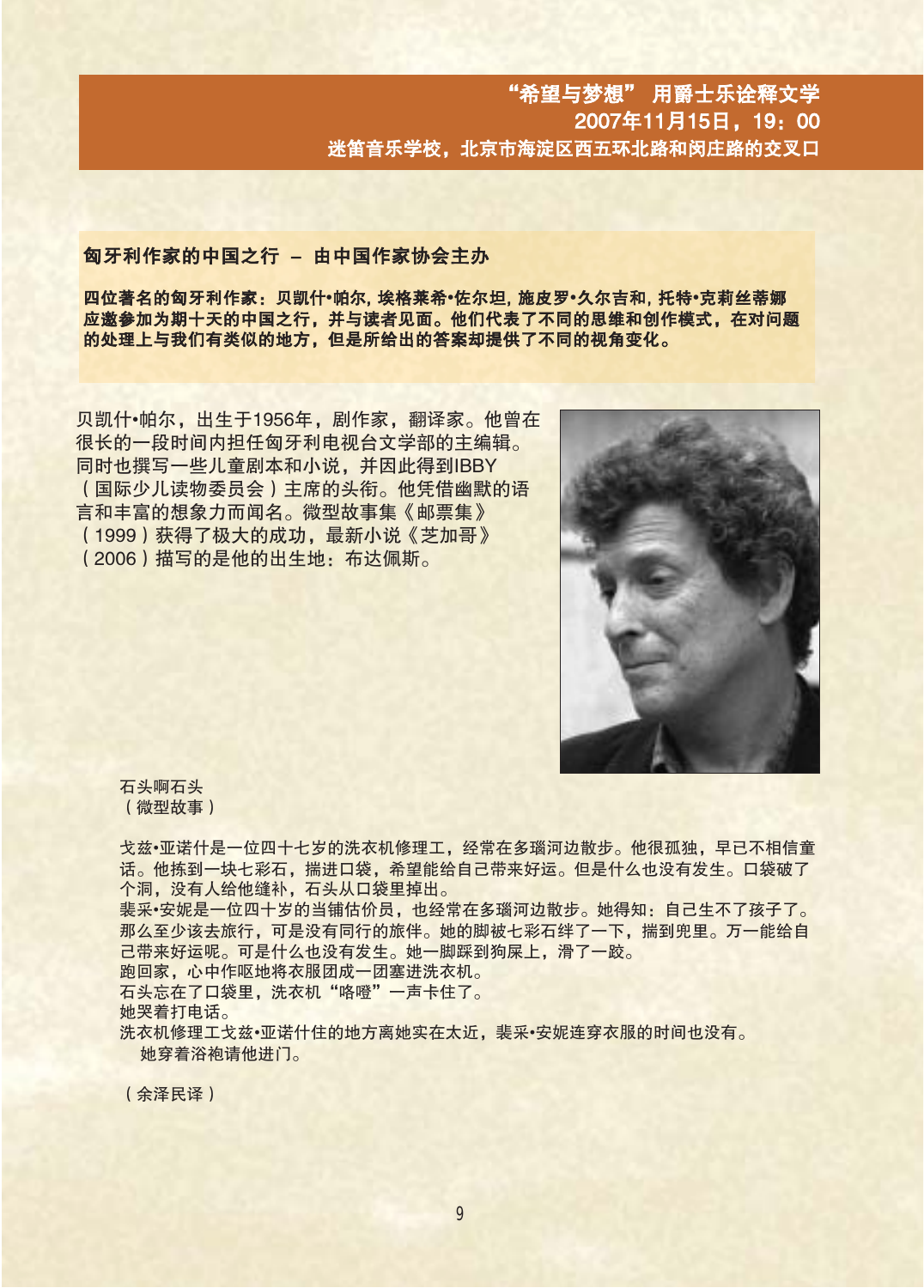# "Hopes and Dreams" Literature with jazz 15th November 2007, 7.00 pm

Midi School, at the intersection of Xi Wu Huan Bei Lu and Min Zhuang Lu, Haidian District

**Zoltán Egressy** (b. 1967) poet and playwright. He explores characters with subtlety and humour using the broken language of today. His most successful play "Dreaming Portugal" is set in a village pub where far-away Portugal is the land of beauty for the protagonist. You get a glimpse into down-to-earth Hungarian reality in an isolated community. It is tragedy, comedy and poetry all in one – his works have started to conquer the world's stages.

### From the play *"Dreaming Portugal"*

| Bece:  | Have you ever been in love?     |
|--------|---------------------------------|
| Masni: | Once He is no longer here.      |
| Bece:  | Gone?                           |
| Masni: | To town. And you?               |
| Bece:  | Love? Or woman?                 |
|        | Because that's not the same.    |
| Masni: | No it's not. I meant love.      |
|        | Had one?                        |
| Bece:  | I had.                          |
| Masni: | And now?                        |
| Bece:  | You mean now?                   |
| Masni: | Yeah.                           |
| Bece:  | No, no love.                    |
| Masni: | I see.                          |
| Bece:  | Which is good because now I can |
|        | have one any time.              |
| Masni: | Yeah.                           |
|        |                                 |

Bece wants to kiss her.

|        | (she draws away) Bece!                 |
|--------|----------------------------------------|
| Bece:  | What?                                  |
| Masni: | Tell me about the seaside!             |
|        | In Portugal.                           |
| Bece:  | Now?                                   |
| Masn:  | Now.                                   |
| Bece:  | Right now?                             |
| Masni: | Right.                                 |
| Bece:  | Okay. It is like Wait, how should I    |
|        | start First you have to know where     |
|        | Portugal is. It is at the very edge of |
|        | Europe. Got a map? It is where the     |
|        | continent ends. Not like that at the   |
|        | end of the world there is lake. It is  |
|        | different. There is nothing there from |
|        | that point on, just the sea. There is  |
|        | no other shore, high and low. The      |
|        | water has no end.                      |
|        |                                        |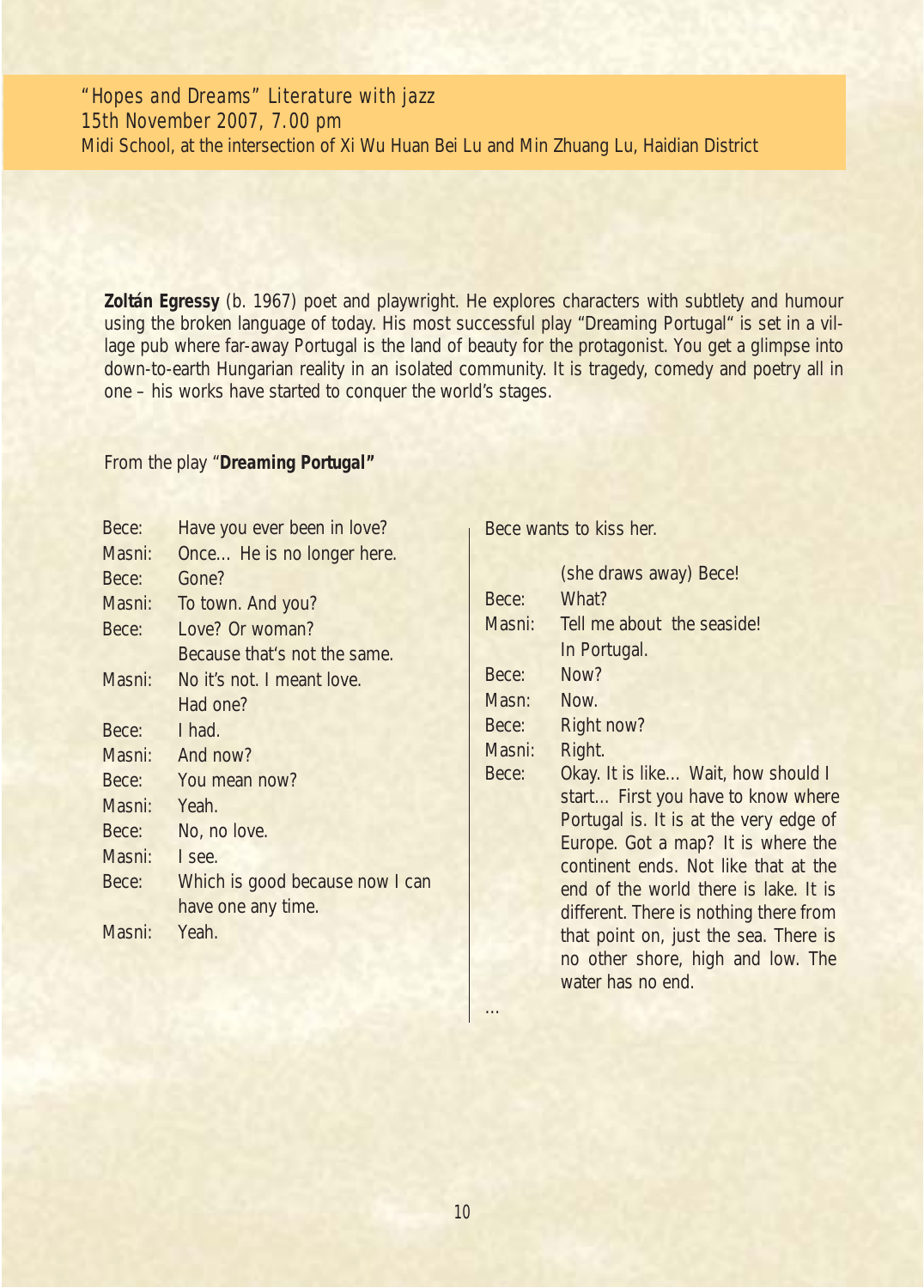爱格瑞斯·佐尔坦(1967)诗人,剧作家。他用当今一种破 碎式的语言,以精妙、诙谐的方式来探索人物。他最成功 的剧本《葡萄牙之梦》背景设在一个乡村小酒馆, 那儿是 主人公梦想中遥远的葡萄牙最美的地方。读者可以从这个 偏僻的小社区中瞥见匈牙利市井风情的一角。正是他那悲 剧、喜剧和诗歌合而为一的作品,带领他进军世界文坛。



葡萄牙之梦 (节选)

拜茨 你爱过谁吗? 玛什妮 爱过一个 …… 但他已经不在这里。 拜茨 走了吗? 对, 进城去了。你是不是有过许多呢? 玛什妮 拜茨 你指爱情?还是女孩? 这两个并不是一回事。 是不是。但你是否曾经爱过? 玛什妮 拜茨 爱过。 那么现在呢? 玛什妮 拜茨 现在? 玛什妮 哦。 你是问我有没有恋人? 拜茨 玛什妮 哦。 现在没有。 拜茨 玛什妮 哦。 拜茨 不过好就好在, 说有就有。 玛什妮 哦。.

拜茨想要接吻

(向后退缩) 拜茨! 玛什妮 拜茨 怎么了? 玛什妮 你还是讲讲海滨吧! 讲讲葡萄牙人! 拜茨 现在? 玛什妮 现在。 偏要现在? 拜茨 玛什妮 对。 拜茨 好吧。说起来就跟 …… 稍等一下, 我究竟应 该从何说起 …… 首先需要弄清楚葡萄牙在哪儿。在欧洲的边 缘。你有地图吗? 在那儿, 那里是大陆边缘。不过, 并非陆地 的结束就是湖泊的开始,情况没有这么简单 。实际完全是另一回事。陆地之外什么也没 有,只有海洋。看不到彼岸,什么也看不到 ,天水相接,一望无际。

(余泽民译)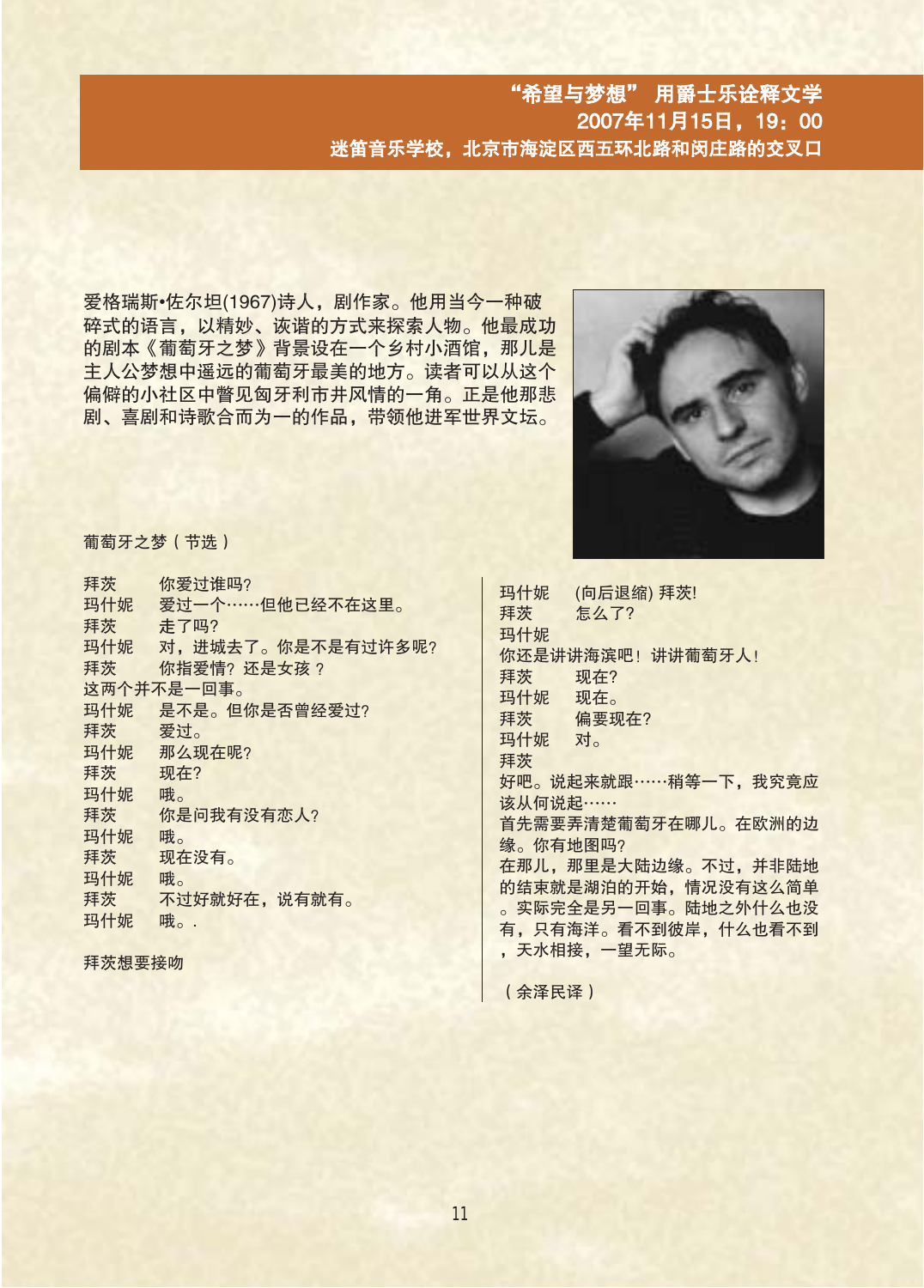# "Hopes and Dreams" Literature with jazz 15th November 2007, 7.00 pm

Midi School, at the intersection of Xi Wu Huan Bei Lu and Min Zhuang Lu, Haidian District

**György Spiró** (b.1946) is a successful playwright, his dramas have been on stage in Hungary and all over the world. He is also author to several novels of a unique style. These are seemingly historic novels, yet their lonely protagonist fights against fate that is set for him by the hidden traps of history. His most important novels are "The X-es" (1981) and "Captivity" (2005). For his work he received the Kossuth Prize in 2006, the highest award given to artists in Hungary.

#### From the short story *"Holiday is a must"*

*She is toddling by my side in the canvas shoes worn only on these summer holiday occasions. I walk slowly, she is panting from the excitement. She is going to have a two week's holiday. She has fought for it even though she is a pensioner. It is a huge victory for her, she has managed to get something done again. My presence by her side is also a victory. She could show that portly woman that it was her son who drove her here. We had to leave the car behind, yet it was clear that I was not carrying all these suitcases from Budapest on foot. Who knows what they might do to a lonely old woman, the filial presence might result in small benefits, and by all means it is better to let them see she has a relative. And when she receives guests, not here, but in her apartment, later, she can tell them how I drove her to the resort. Getting a free ride is also a kind of victory. As means of payment she was asking me about my life all the way there, and I replied the way a son should reply to her mother's questions. It is an age-old game between the two of us, and we have not broken the rules for years now.*

*…*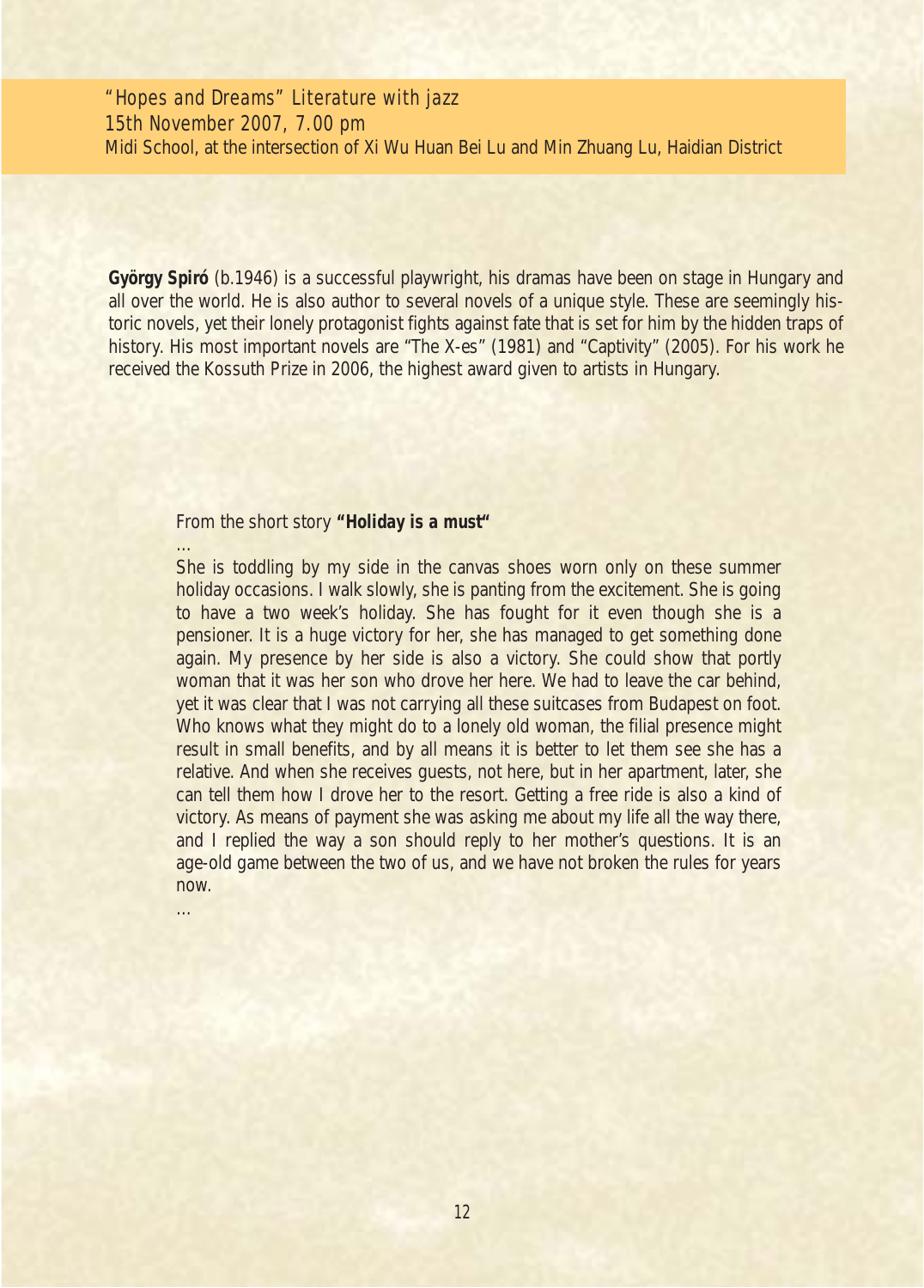## "希望与梦想" 用爵士乐诠释文学 2007年11月15日, 19: 00 迷笛音乐学校,北京市海淀区西五环北路和闵庄路的交叉口

#### 施皮罗·久尔吉 (1946)

是一位成功的剧作家。他的剧作在匈牙利和 其它国家曾经上演并正在上演,然而,他的 小说风格也鹤立鸡群。在他这些看似历史小 说的作品里, 一个个孤独的主人公试图与命 运抗争,至少与那些设在他们面前、佯装世 界历史的陷阱的宿命相抗争。最为成功的是 他1981年创作的《X群体》和2005年创作的 小说《囚禁》。2006年,为表彰他的成绩他 被授予匈牙利最高艺术奖——科苏特奖。



#### 必须去避暑 (节选)

她总是利用暑期,穿着帆布鞋、迈着碎步跟我来避暑。我走得很慢,她兴奋地微喘。她将开始避, 而且整整两个星期。尽管她已经退休,但仍几经周折才得以成行。终于将所有琐事安排妥当,这对 她来讲,无异于打了一场大胜仗。我能伴她左右,也是一场胜利。她把我介绍给那位体态臃肿的妇 人:是儿子开车送她来的。"即便我们的汽车只能停在远处,但也总比我一个人拎着皮箱从佩斯走 来强得多。"有谁能想象:仅仅由于儿子在场,能给寂寞的老妇带来何种细微而强烈的优越感。 让别人看到自己拥有亲人,这比什么都要美好。假若以后有谁来看她——

不是来这里,而是到家中,她肯定会说:是我开车送她去的。另外,免费避暑对她来说也意味着胜 利。作为报偿,她一路询问我的生活,我用儿子回答母亲提问时该用的语调逐一作答。这是我们之 间的老套游戏, 许多年过去, 我俩谁都未曾打破过游戏规则。

(余泽民译)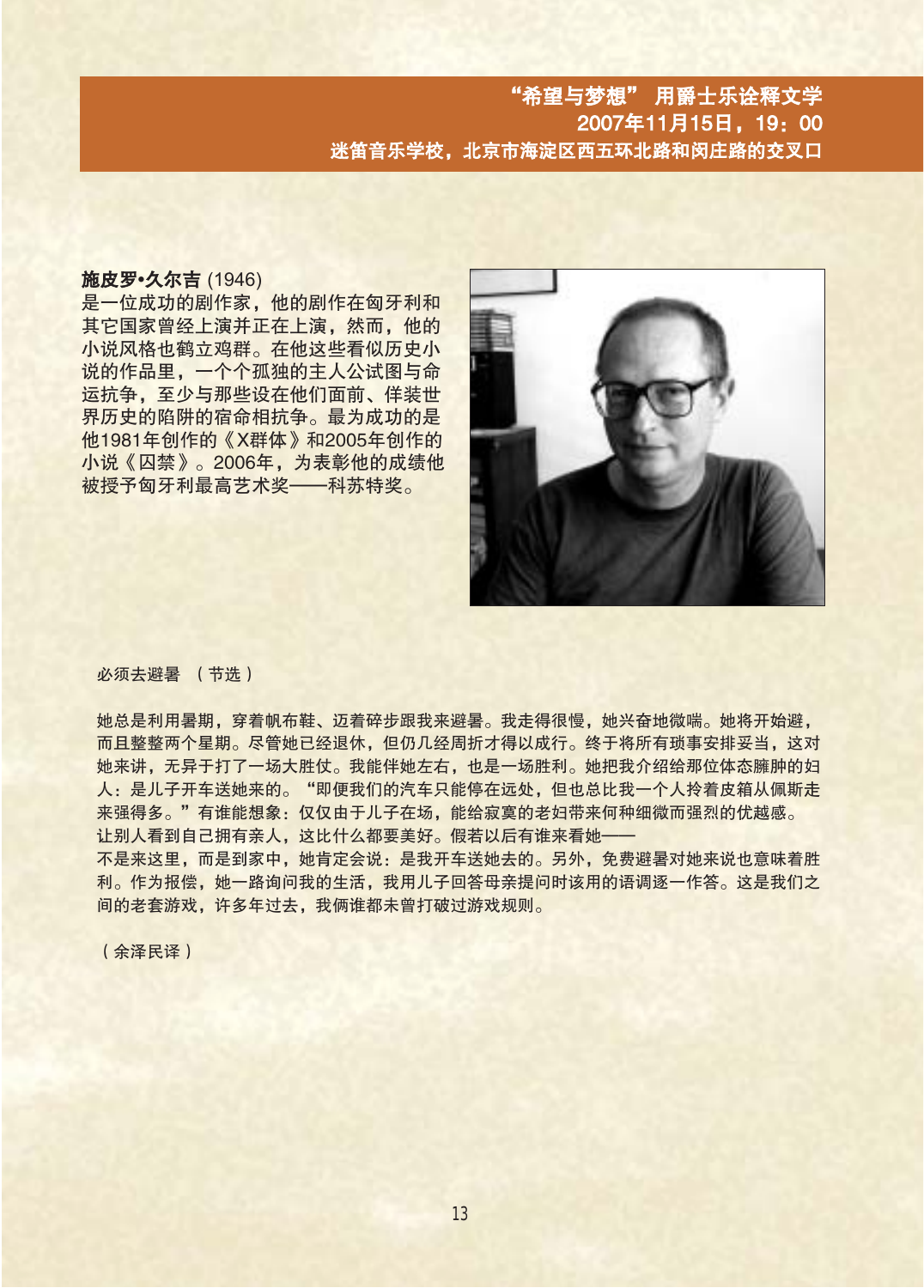## "Hopes and Dreams" Literature with jazz 15th November 2007, 7.00 pm

Midi School, at the intersection of Xi Wu Huan Bei Lu and Min Zhuang Lu, Haidian District

**Krisztina Tóth** (b. 1967) is one of the most highly acclaimed Hungarian poets. The trademark of her poems is a subtle combination of strong visual elements, intellectual reflection and a very empathic, yet often ironic concern in everyday scenes, conflicts and people. She is also a successful novelist. Her works have been translated into many languages.

From the short story *"I love dancing"*

*…*

*"This husband of yours is a decent fellow," said Aunt Annus squinting. The harricot beans pattered against the side of the bowl.* 

*"He is a nice guy. Pity, he is not my husband but someone else's."* 

*Aunt Annus did not dare to answer, she did not even look. She was slicing sharper and sharper pieces, until they were all gone. Zoltán arrived soon after, together they put the harricot stew on. So God bless you then, she said, then closed the door behind her. When the next day, returning to Budapest, we drove out of the courtyard, we were well aware of people watching us from all of the houses. We could feel the curios looks following the car until we reached the main road. "Budapest people. Friends of those vagabonds."* 

*We were down there in the little house for the third or the fourth time when the woman from the neighbourhood dared to bring it up again, this ungodly thing, the way she called it.* 

*"It is your business," she added quickly. "Still it is not right. It is pagan".*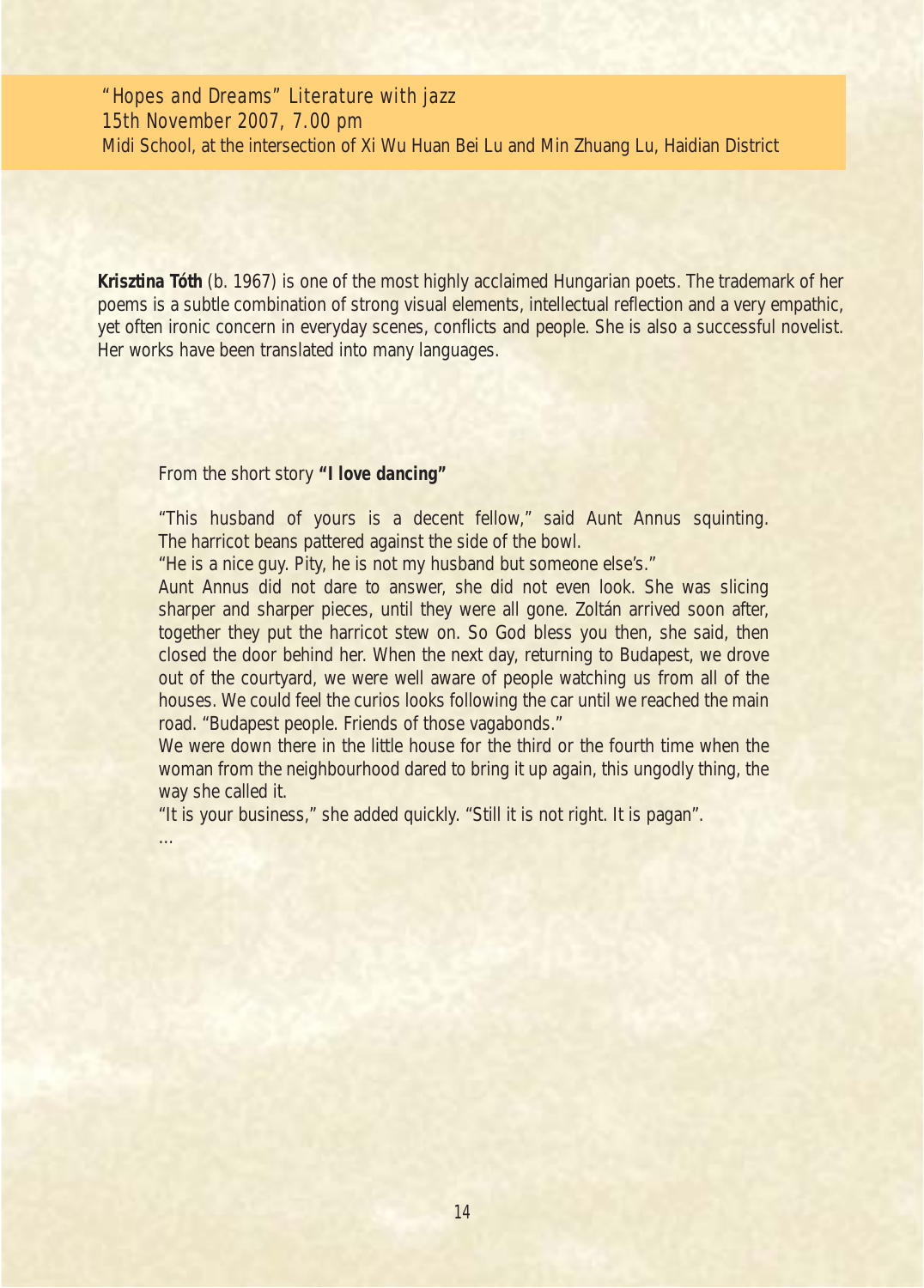多特·克莉斯蒂娜 (1967)

是匈牙利最负盛誉的诗人之一。她诗歌最大的特质是将 强烈的视觉元素、理性反思和对于日常情景、矛盾、人 物的略带戏谑的移情关照地结合在了一起。她同样也是 一位成功的小说家。她的作品被翻译成多种文字。



我爱跳舞 (节选)

"您丈夫是一个很不错的人。"安诺丝大婶边说边睨了我一眼。切成小段的豆角在铁锅 里"噼啪"作响。

"没错,他的确很好。可惜的是,他不是我丈夫,而是别人的。"

安诺丝大婶当时没敢应声,甚至没敢抬眼看我。切豆角的角度越来越锐利,最后终于全 部切完。

没过多久, 佐尔坦回来了, 他俩一起烧酸豆角汤。

"哦,上帝保佑你们。"妇人说,随手带上身后的房门。第二天,我们回到佩斯,从院 里拐出来时,我们知道所有邻居的眼睛都在盯着我们。汽车疾驶在柏油路上,我们始终 能够感到尾随其后的窥伺目光。"佩斯人都是些流氓无赖。"

直到我们第三次或第四次去到乡下那间小房子住时, 邻家妇人才敢重提此事, 她说我们 的关系是对上帝的不敬。"当然,你们的事你们自己知道,"她赶紧补充说,"不过, 不管怎么说这都不妥。这是异教徒的做法。"

(余泽民译)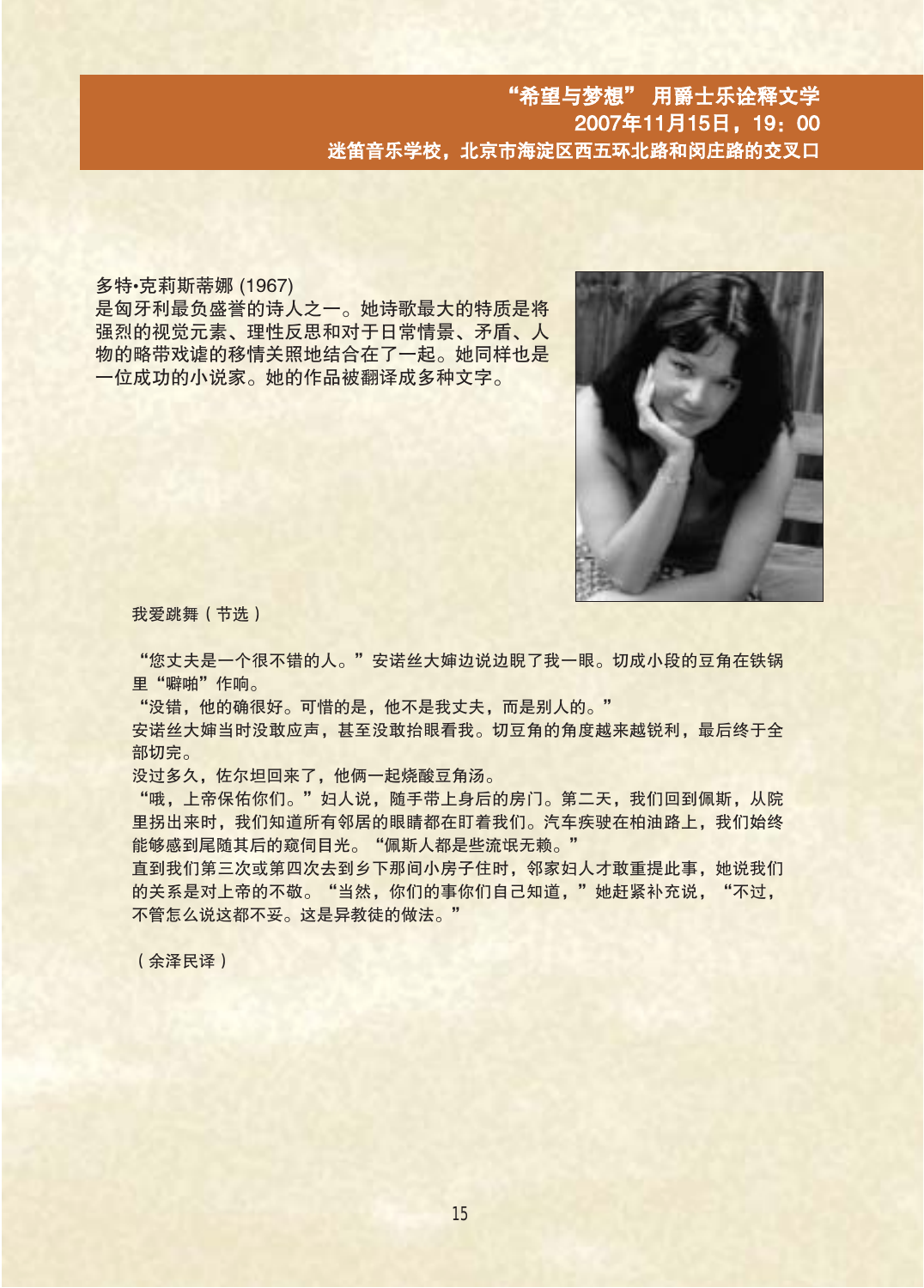15th November 2007, 10.00 am National Library of China 33 Zhongguancun Nandajie, Beijing The exhibition can be viewed until 24th November.

## Book exhibition of Hungarian and Chinese literary translation Organised by ELTE Confucius Institute

There is a traditional respect for books both is China and in Hungary. What has appeared in print has authority, and people who have a talent for writing are all highly respected. The Hungarian public has always been attracted to Chinese literature, and works of Chinese philosophy, literature and poetry are there on the bookshelves of most learned Hungarians. We go to see friends, recognize these books by their spines, and feel the warmth of familiarity, of shared knowledge. Those are the books you can see now on show at the National Library, along with their Chinese counterparts: Hungarian works translated into Chinese. Some of them will certainly give you the same feeling of shared spiritual heritage.

16th November 2007, 10.00 am – 5.00 pm Beijing Foreign Studies University 2 Xisanhuan Beilu, Beijing

# Translators' meeting Organised by ELTE Confucius Institute

"The two most difficult languages of the world" – people often say for Chinese and Hungarian. To further enhance the problem translators need to face, the structures of these two languages are as far from each other as could be. The transposition of a purely isolating language into a highly agglutinative one or the other way round is not an easy task. Yet, Chinese translators have apparently not been scared away by the proverbially longest Hungarian word ("megszentségteleníthetetlenségeskedéseitekért"), and work hard to bring Hungarian literature into easy reach for the Chinese public. Their Hungarian colleagues can also take pride in the publication of several Chinese literary works in Hungary during the past few decades. Yet, there is still a lot to be done, the growing interest has to be served, and translators are badly needed on both sides. This discussion might become a turning point in the cooperation, so that the education of translators could gain institutional background. It has been long waited for.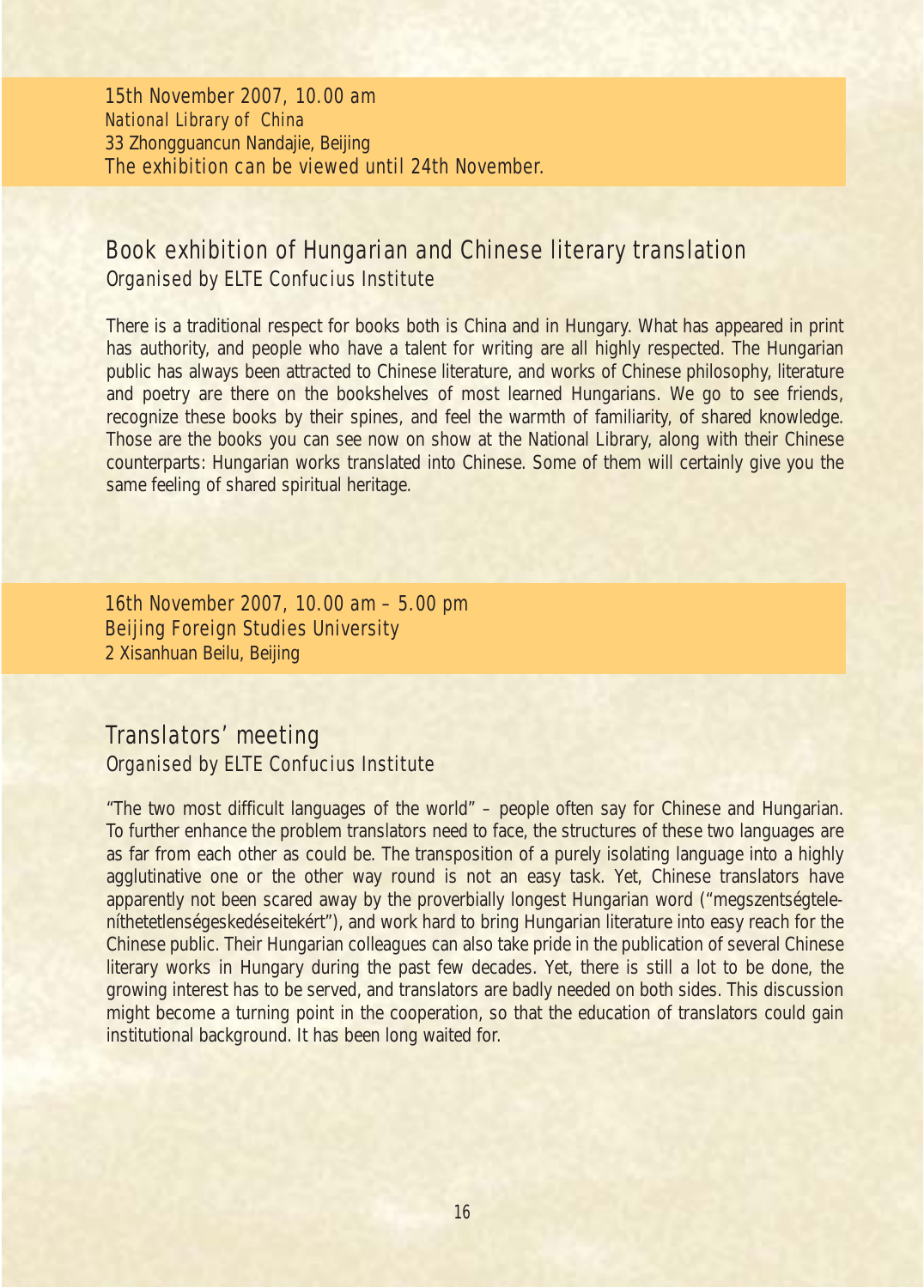2007年1月15日 10:00 中国国家图书馆 北京市海淀区中关村南大街33号 展览截至到9月24号

# 国家图书馆中匈文学翻译作品展 -匈牙利罗兰大学孔子学院主办



#### 书展

传统上, 书籍在中国和匈牙利都受到普遍的尊重: 出现在印刷 品中的文字具有权威性, 有写作天分的人被世人推崇。匈牙利 公众向来为中国文学所吸引,中国哲学著作、文学和诗歌作品 陈列在大多数匈牙利知识分子的书架上。我们去看朋友, 从书 脊上认出它们, 感受到那种亲近与知识共享的温暖。这些书, 您将在国家图书馆的展示台上看到,另一边,则是其对应物: 翻译成中文的匈文著作。它们中的一些,也同样将带给您共享 人类精神遗产的温暖感受。

> 2007年11月16日 10: 00-17: 00 北京外国语大学 北京市西三环北路2号

### 北京外国语大学翻译论坛 一匈牙利罗兰大学孔子学院主办

#### 翻译论坛

"世界上最难的两种语言" --

人们经常如此评价中文和匈牙利文。使翻译工作者 面临的问题更加复杂的是,这两种语言的结构差距 有如天堑。要将一种纯孤立语言移置到一种高度粘 着的语言中去,并非可以轻易完成的任务,反之亦 然。然而,显然的,中国译者可不会被那举世公认 的最长的匈文单词 megszentségteleníthetetleségeskedéseitekért 吓倒, 他们孜孜不倦于令中国公 众更容易亲近匈语文学。近几十年,他们的匈牙利 同行也同样能以将中国文学的匈文译作变成出版物 呈现于匈牙利公众面前而自豪。然而, 仍有许多工 作要做,不断增长的兴趣必须被满足,对于双方来 说译者依然稀缺。本论坛可能会成为双方合作的一 个转折点, 以使新的翻译者的培养拥有扎实的学院 背景。这是我们长久以来的企盼。

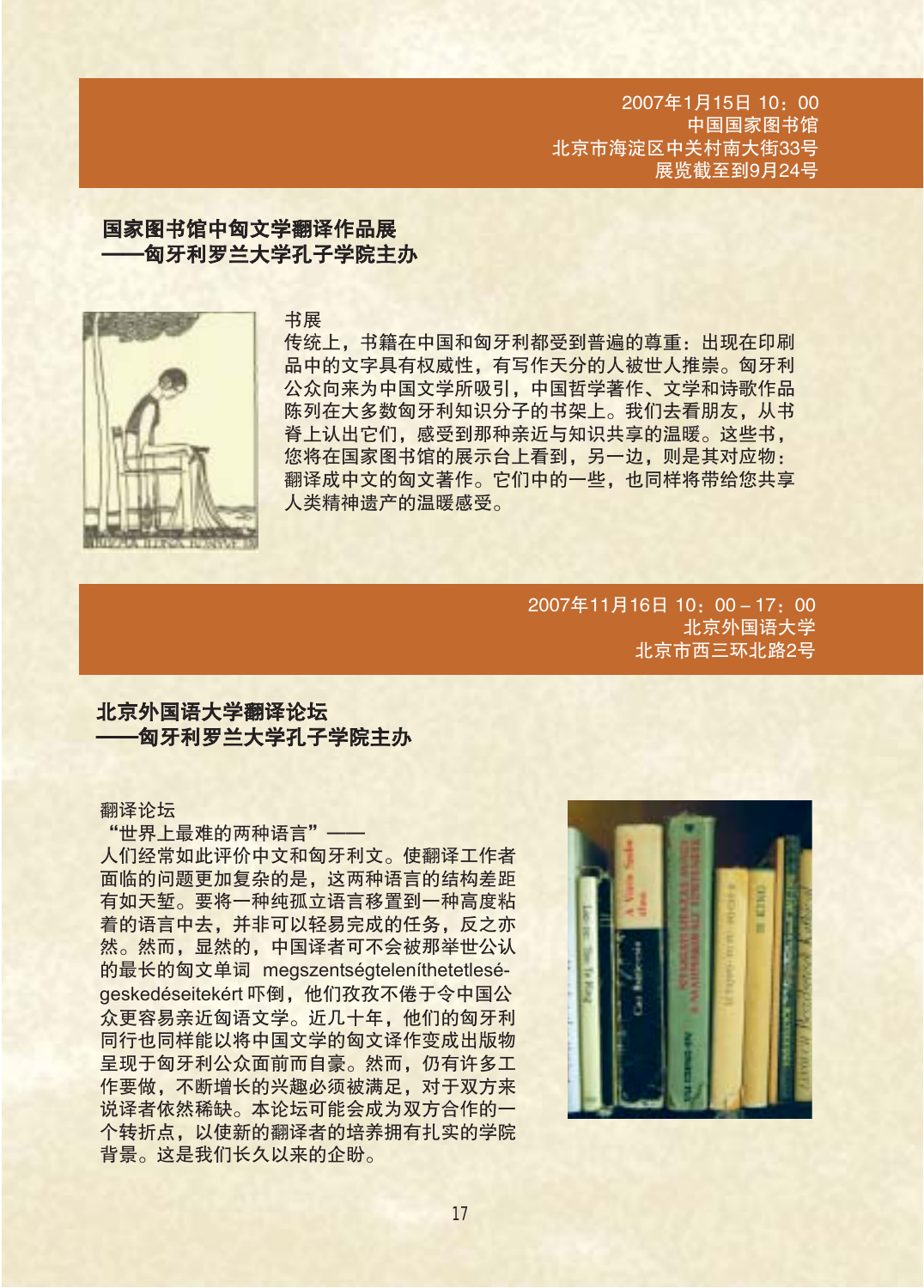# "Hopes and Dreams" Literature with jazz 15th November 2007, 7.00 pm

Midi School, at the intersection of Xi Wu Huan Bei Lu and Min Zhuang Lu, Haidian District

# "Hopes and Dreams" Literature with jazz

The power of music matches the power of words. Two prominent Hungarian jazz pianists, György Vukán and Béla Szakcsi Lakatos will be on stage creating music for the texts read out in Chinese. The texts are passages from the works of the four writers visiting China. They reflect upon each other, just like music reflects on them, creating a constant dialogue on stage.

To let us enjoy a different kind of dialogue, the two musicians are having a jam session with the students of Midi School right after the show. Hungarian and Chinese jazz intermingle for the sake of music connoisseurs.

**György Vukán** is a spellbinding virtuoso and one of most versatile musicians in Hungary and Europe. He graduated from the Ferenc Liszt Academy as a classical pianist at the age of 18 only. Since he was a child, for more than 40 years he has been giving concerts, at the beginning especially as classical and then mostly as a jazz piano artist in different formations. As a guest artist, he has performed all around Europe and was invited for concert tours of a month to the USA in 1983 and 1993.

**Béla Szakcsi Lakatos** started playing the piano at the age of nine. After he had been awarded the second prize at the Montreux Jazz Festival by the professional jury and the first prize by the journalists the gates of the international jazz scene opened to him. He performed at the most prestigious festivals from North America to Asia. In 2002 he played W.A. Mozart's "Coronation" Piano Concerto with the Hungarian National Philharmonic Orchestra adding his own jazz improvizations.

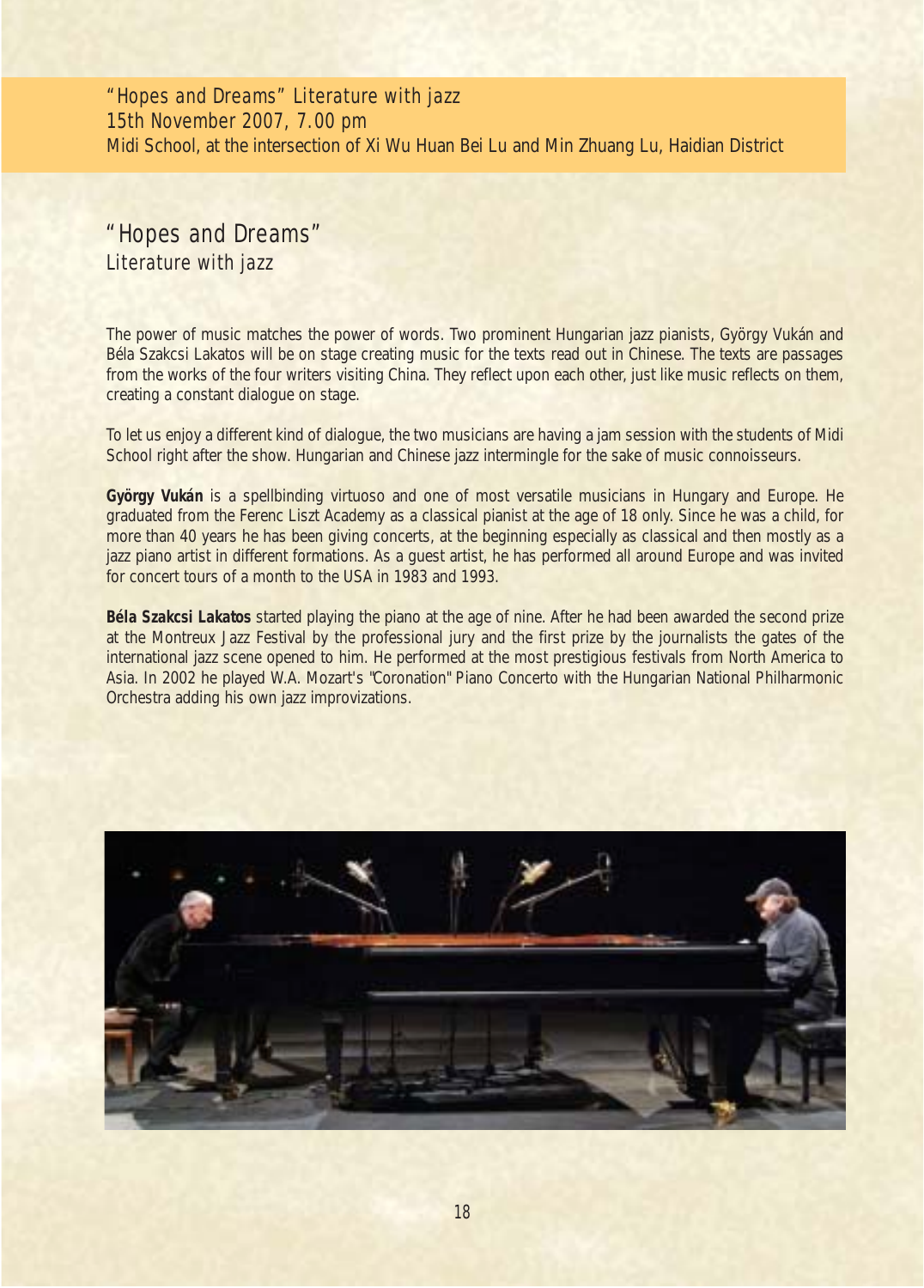"希望与梦想" 用爵士乐诠释文学

音乐的力量几乎可以与文字的力量相匹敌。两位著名的匈牙利 爵士乐钢琴家将在舞台上用音乐演绎用中文朗诵的内容,这些 被朗读的内容是四个正在中国访问的作家作品里的章节。就像 音乐是对这些内容的诠释一样, 它们之间也相互诠释, 共同演 绎一段持续的舞台对话。

为了让我们领略一种别具风味的对话。这两位音乐家在表演该 节目之后,将和迷笛音乐学校的学生共同举行一场爵十乐即兴 演奏会。正是为了满足鉴赏家们的品味,才有了这场中匈合璧 的爵十乐盛宴。

匈牙利著名爵士钢琴家乌肯是一个迷人的演奏家, 是匈牙利和 欧洲最多才多艺的音乐家。他18岁就以古典钢琴家身份从李斯 特音乐学院毕业。40多年来他开了许多场音乐会。作为特邀艺 术家,他几乎出现在整个欧洲,并被邀请参加了1983年和 1993年美国音乐会旅行月。

钢琴家萨克希从九岁开始练习钢琴, 1970年时他在 Montreux爵十音乐节中赢得第二名, 这打开了他通往国际爵十 舞台的大门。他在最著名的音乐节上表演,从苏黎世到华沙, 从纽伦堡到贝尔格莱德, 从北美到亚洲。2002年, 他同匈牙利 国家爱乐乐团演奏了莫扎特的 《加冕协奏曲》。萨克希即兴演奏了他的爵乐,并且非常出色。



**Györav VUKÁN** 



**Béla SZAKCSLI AKATOS**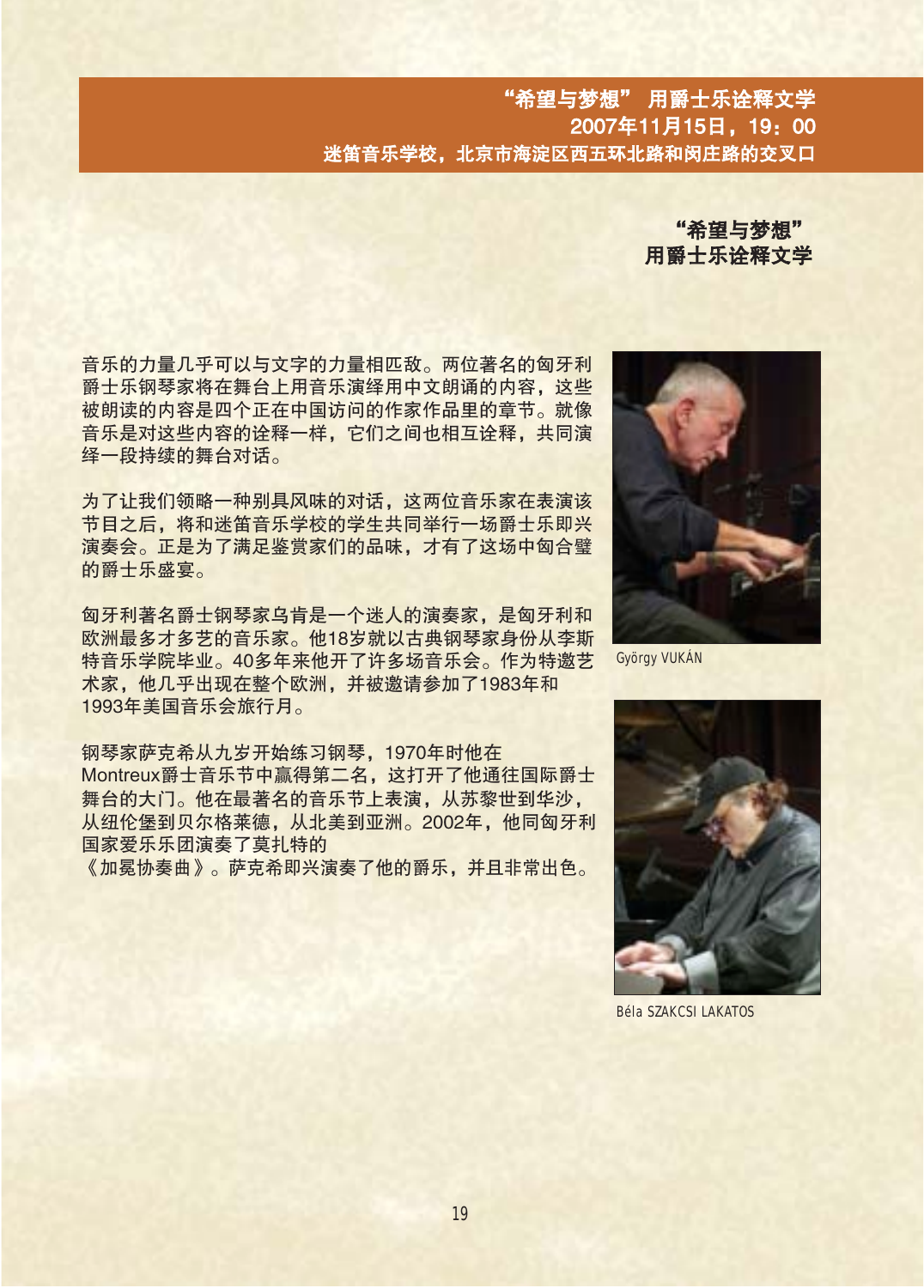# EVENTS IN SHANGHAI: NOVEMBER 2007

(For a detailed introduction see our separate brochure.)

### **Hungarian Guest Cultural Week at the 9th China Shanghai International Arts Festival**

**"From Pure Sources Only"Homage to Bartók and Kodály**  Concert by Hungarian Celebrated Folk Vocalist Márta Sebestyén 9th November 2007, 7.30 pm, Shanghai Center Theatre 10th November 2007, 7.30 pm, Life Hub @ Daning

#### **"An Evening with Sissy"**

**Operetta songs and dances performed by the famed Budapest Operetta Theatre** 10th November 2007, 11.30 am, Century Square 10th November 2007, 3.00 pm, Life Hub @ Daning 11th November 2007, 7.30 pm, Shanghai Center Theatre

### **Concert of Honvéd Male Voice Choir and Szalai Gypsy Band**

11th November 2007, 7.30 pm, Shanghai Concert Hall

**"Piano Dialogue" Jazz concert by Béla Szakcsi Lakatos & György Vukán** - two of the greatest improvisers of Hungary 10th November 2007, 7.30 pm, Shanghai Center Theatre 11th November 2007, 2.30 pm, Life Hub @ Daning 12th November 2007, 7.15 pm, Ningbo, Yi Fu Theatre

#### **"Human Anthem"(Beethoven Symphony No.9) Symphonic Ballet**

by the Hungarian National Ballet and the Hungarian Festival Ballet & Shanghai Opera Symphony Orchestra and Chorus 15th and 16th November 2007, 7.30 pm, Shanghai Grand Theatre

### **Anton Chekhov's Drama "The Seagull" by Krétakör Theatre**

16th and 17th November 7.15 pm Studio D6-Shanghai Dramatic Arts Center, No.288, Anfu Rd.

"Mephisto" and "Being Julia" by István Szabó, Hungary's Oscar-winning film director 17th November 2007, Shanghai Film Art Center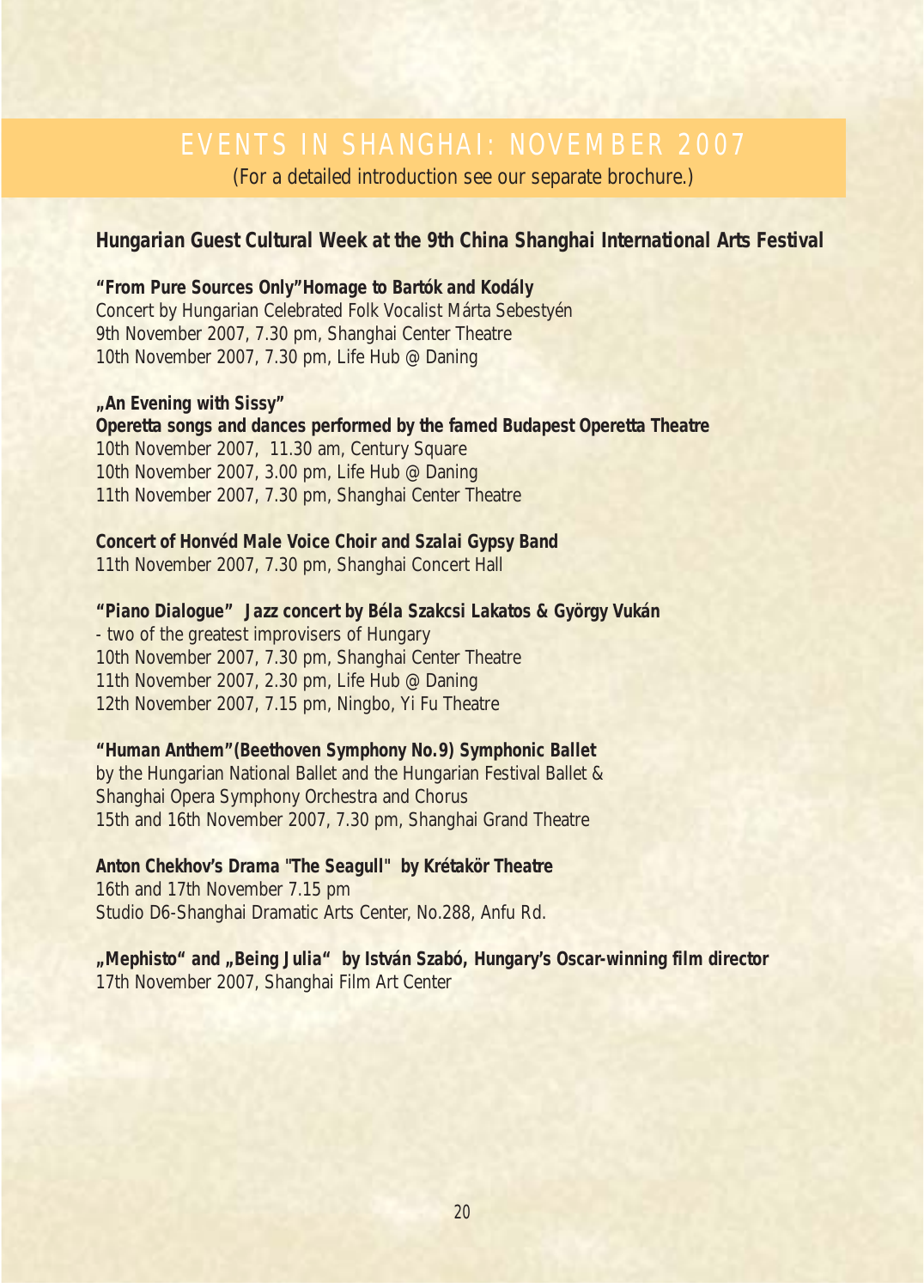# 2007年11月上海地区活动安排

(详情请见相关分册)

### 匈牙利将作为嘉宾国参加第9届中国上海国际艺术节

"云淡风清"——匈牙利国宝级歌唱家玛塔•塞巴斯蒂安音乐会 2007年11月9日 (周五) 19:30. 上海商城 2007年11月10日 (周六) 19:30. 大宁国际商业广场

"茜茜之夜" ——布达佩斯轻歌剧院轻歌剧选段与舞蹈 2007年11月10日 (周六) 11: 30, 世纪广场 2007年11月10日 (周六) 15: 00, 大宁国际商业广场 2007年11月11日 (周日) 19: 30. 上海商城

匈牙利国防军洪韦德男声合唱团和茨莱吉普赛乐队2007上海音乐会 2007年11月11日 (周日) 19:30, 上海音乐厅

匈牙利爵士钢琴家乌肯和萨克希 "钢琴对话"——双钢琴爵士音乐会 2007年11月10日 (周六) 19:30, 上海商城 2007年11月11日 (周日) 14:30. 大宁国际商业广场 2007年11月12日 (周一) 19:15. 宁波逸夫剧院

## 中匈合作演出大型交响芭蕾《人类礼赞》(贝多芬第九交响曲)

——匈牙利国家芭蕾舞团、节日芭蕾舞团 和上海歌剧院交响乐团、合唱团 2007年11月15日 (周四) 19:30, 上海大剧院 2007年11月16日 (周五) 19:30, 上海大剧院

### 契诃夫经典名剧《海鸥》——匈牙利克里达科戏剧团

2007年11月16日 (周五) 19:15. 上海话剧艺术中心D6空间, 安福路288号 2007年11月17日 (周六) 19:15, 上海话剧艺术中心D6空间, 安福路288号

### 由匈牙利导演伊斯特万•萨博指导的奥斯卡获奖影片《梅菲斯特》和《情迷朱丽 亚》

2007年11月17日 (周六), 上海影城 《梅菲斯特》 《情迷朱丽亚》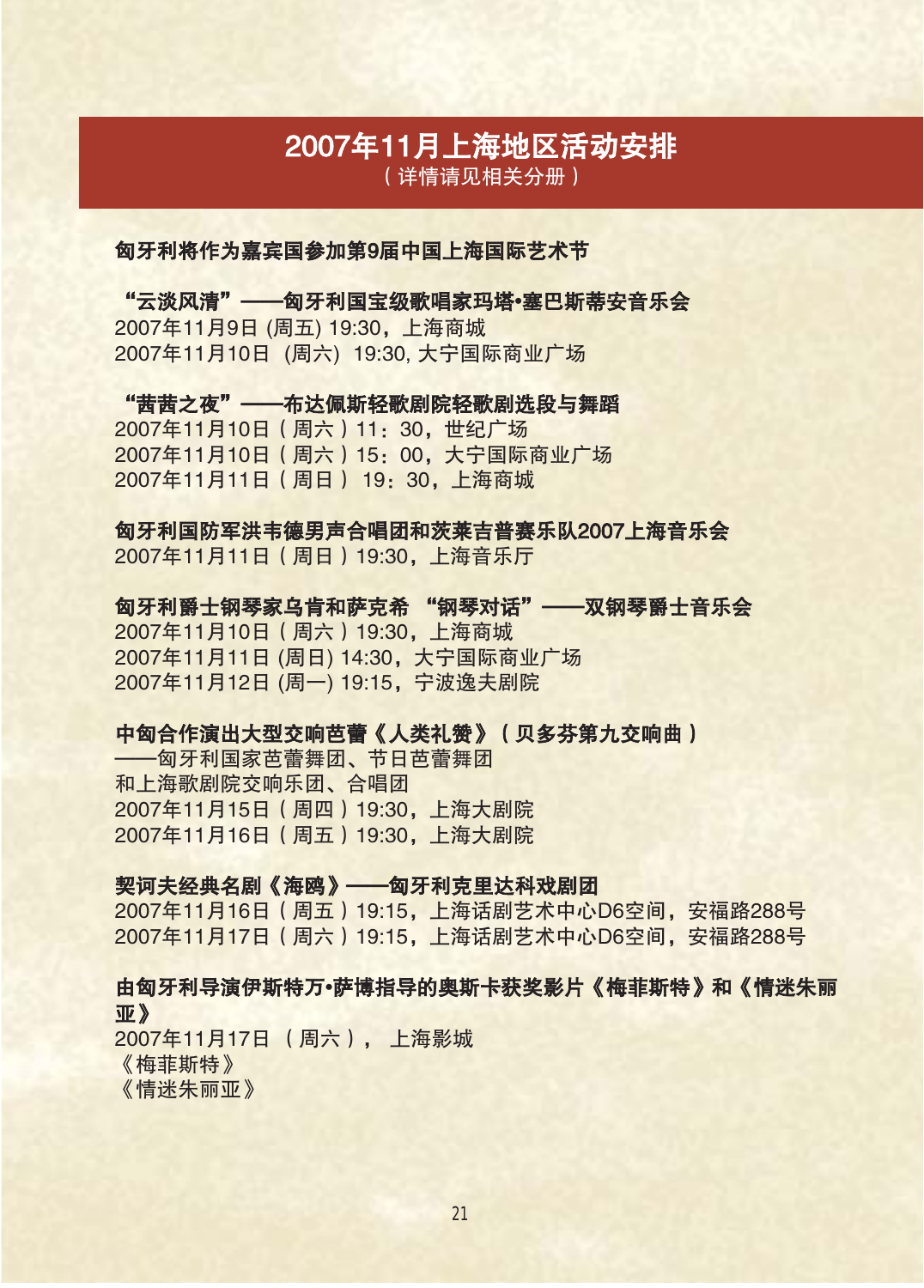# EVENTS IS HONG KONG: FEBRUARY-MARCH 2008

(For a detailed introduction see our separate brochure.)

# Hungarian programmes during the 36th Hong Kong Arts Festival

### András Schiff Piano Recital

Concert Hall, City Hall 1st March 2008 (Sat) 8.00pm HK\$380, \$280, \$180, \$120, student: HK\$140, \$90, \$60

### Piano Trio:

### András Schiff Yuuko Shiokawa Miklós Perényi

Concert Hall, City Hall 28th February 2008 (Thu) 8.00pm HK\$380, \$280, \$180, \$120, student: HK\$140, \$90 , \$60

### Hungarian State Folk Ensemble

# Hungarian Concerto: Hommage à Béla Bartók

Grand Theatre, Hong Kong Cultural Centre 15th & 16th March 2008 (Sat & Sun) 7.30pm HK\$350, \$250, \$150, \$100, student: HK\$175, \$125, \$75, \$50

Advance bookings: 17/10 – 24/11/2007 Internet Booking: www.hk.artsfestival.org

# Other planned Hungarian events in Hong Kong

Exhibition on Sir Aurel Stein and his work March 2008, Hong Kong Baptist University, Mirror Room

Exhibition of painter László Fehér March 2008, Hong Kong Arts Centre

Young Hungarian artist and musicians March 2008, Hong Kong Baptist University

# EVENT IN SHENZHEN: APRIL 2008

Performance by Experidance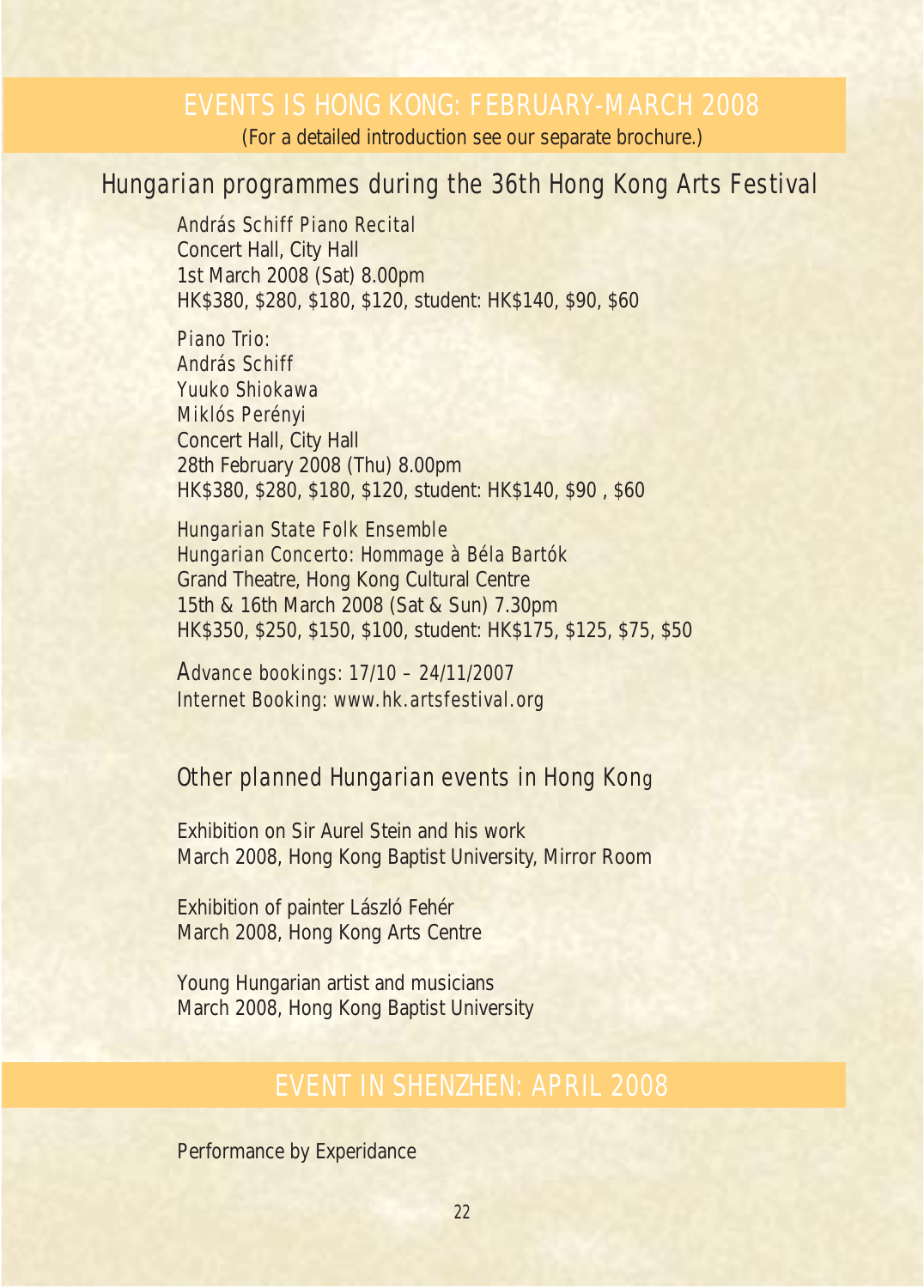# 2008年2月-3月香港地区活动安排 (详情请见相关分册)

# 第36届 香港艺术节

### 安德拉斯·席夫 钢琴独奏会

香港大会堂音乐厅 二零零八年三月一日 (星期六) / 晚上8时 HK\$380, \$280, \$180, \$120, 学生: HK\$140, \$90, \$60

### 钢琴三重奏:

安德拉斯·席夫 川悠子 美克罗斯·佩仁伊 香港大会堂音乐厅 二零零八年二月二十八日 (星期四) / 晚上8时 HK\$380, \$280, \$180, \$120, 学生: HK\$140, \$90, \$60

### 匈牙利国立民族舞蹈团

《匈牙利舞曲》 香港文化中心大剧院 二零零八年三月十五及十六日 (星期六及日) / 晚上7时30分 HK\$350, \$250, \$150, \$100, 学生: HK\$175, \$125, \$75, \$50

预定门票: 17/10 - 24/11/2007 网上定票: www.hk.artsfestival.org

在香港举行的其他匈牙利文化节目计划

奥里尔. 斯坦因及其作品展 2008 年 3 月, 香港浸会大学

画家拉斯洛、费黑尔的作品展 2008年3月, 香港艺术中心

青年匈牙利艺术家与音乐家 2008 年3月, 香港浸会大学

# 2008年4月深圳地区活动安排

Experidance 舞蹈团的表演